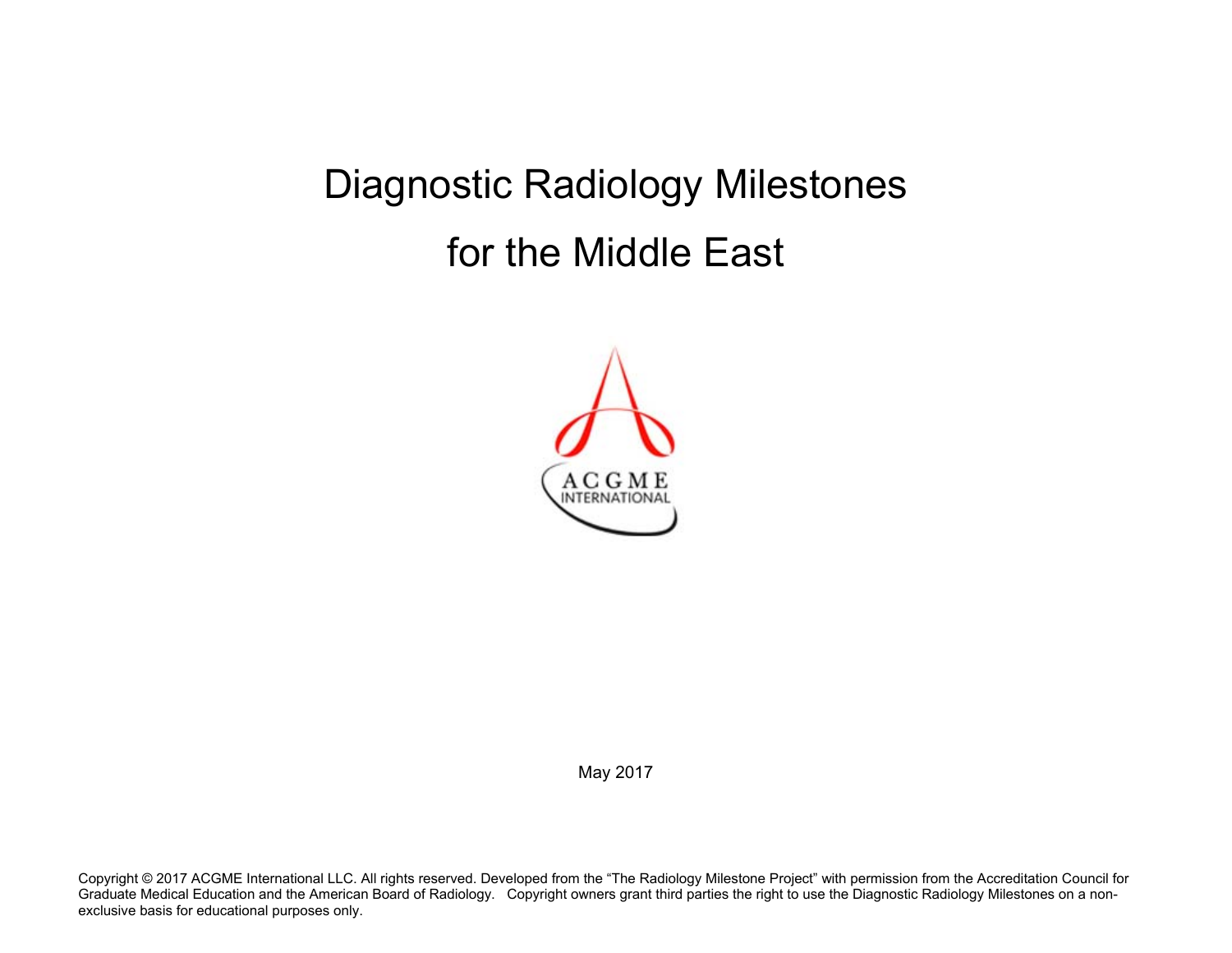The Diagnostic Radiology Milestones for the Middle East

The Milestones are designed only for use in evaluation of residents in the context of their participation in ACGME-I-accredited residency programs. The Milestones provide a framework for the assessment of the development of the resident in key dimensions of the elements of physician competency in a specialty. They neither represent the entirety of the dimensions of the six domains of physician competency, nor are they designed to be relevant in any other context.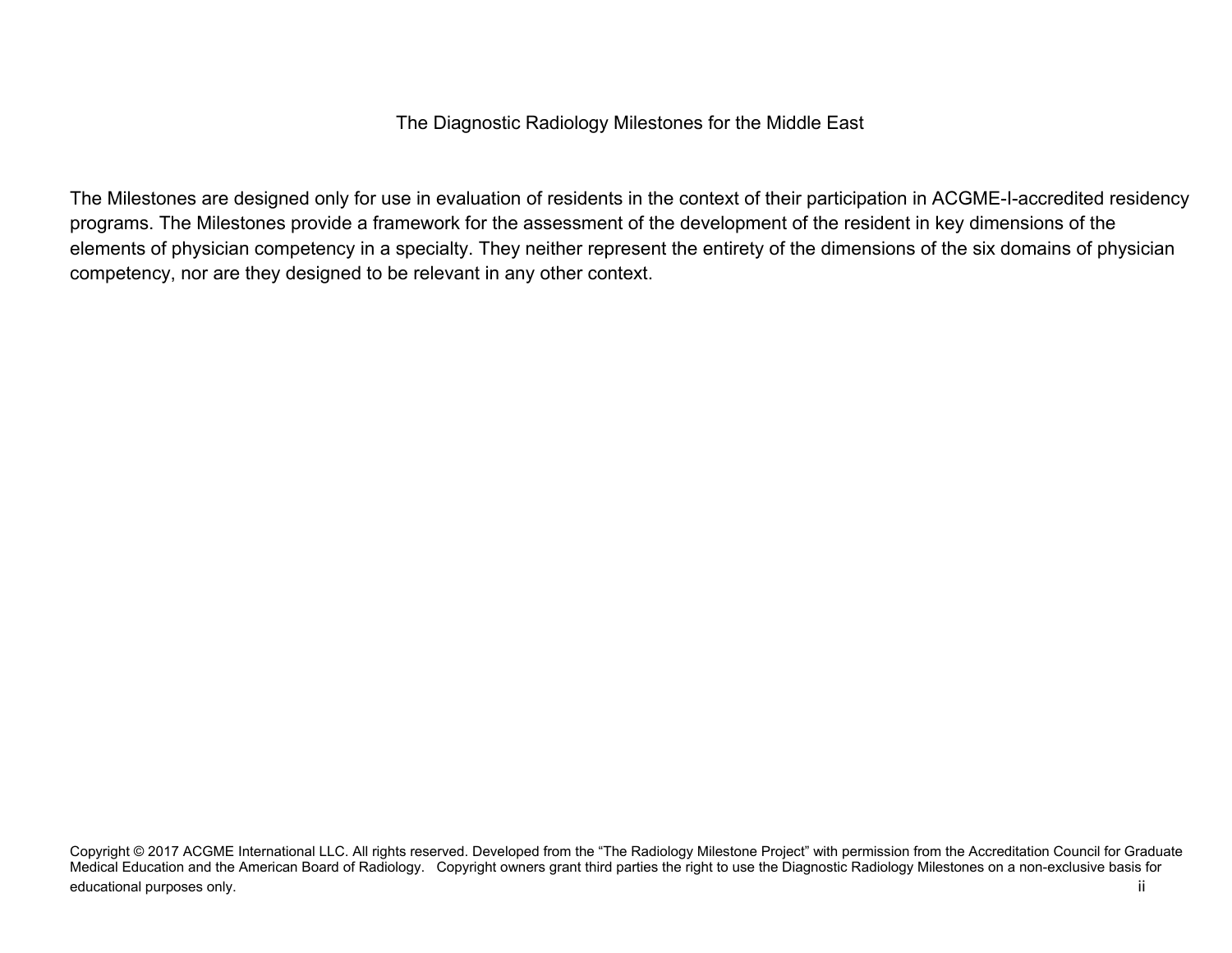# **Milestones Reporting**

This document presents milestones designed for programs to use in semi-annual review of resident performance and reporting to the ACGME-I. Milestones are knowledge, skills, attitudes, and other attributes for each of the ACGME-I competencies organized in a developmental framework from less to more advanced. They are descriptors and targets for resident performance as a learner moves from entry into their program through graduation.

For each period, review and reporting will involve selecting milestone levels that best describe each resident's current performance and attributes. Milestones are arranged in numbered levels. Tracking from "Critical Deficiencies"/"Level 1" to "Aspirational"/"Level 5" is synonymous with moving from novice to expert in the specialty. These levels do not correspond with time in the educational program. Dependent upon previous education and experience, residents may enter a program at varying points in the Milestones.

Selection of a level implies that the resident substantially demonstrates the milestones in that level, as well as those in lower levels (see the diagram on page v).

**Level 1:** The resident demonstrates milestones expected of one who has had some education in diagnostic radiology.

**Level 2:** The resident is advancing and demonstrating additional milestones.

**Level 3:** The resident continues to advance and demonstrate additional milestones; the resident consistently demonstrates the majority of milestones targeted for residency.

**Level 4:** The resident has advanced so that he or she now substantially demonstrates the milestones targeted for residency. This level is designed as the graduation target.

**Level 5:** The resident has advanced beyond performance targets set for residency and is demonstrating "aspirational" goals, which might describe the performance of someone who has been in practice for several years. It is expected that only a few exceptional residents will reach this level.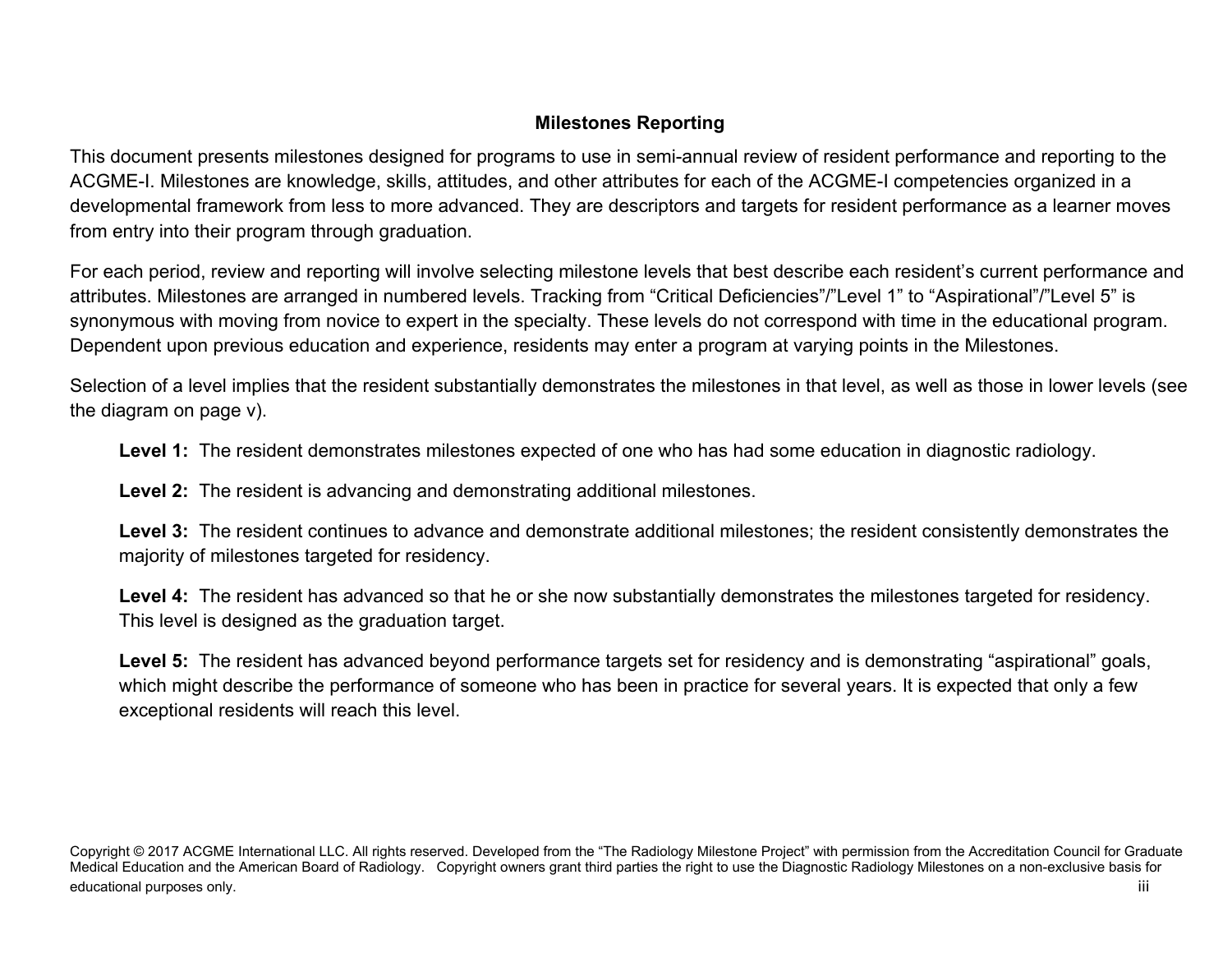# **Additional Notes**

The "Level 4" Milestones are designed as the graduation *target* and *do not* represent a graduation *requirement*. Making decisions about readiness for graduation is the purview of the program director. Study of Milestones performance data will be required before the ACGME-I and its partners will be able to determine whether milestones in the first four levels appropriately represent the developmental framework, and whether Milestone data overall are of sufficient quality to be used for high-stakes decisions.

*Answers to Frequently Asked Questions about Milestones are posted on the ACGME-I website.* 

Copyright © 2017 ACGME International LLC. All rights reserved. Developed from the "The Radiology Milestone Project" with permission from the Accreditation Council for Graduate Medical Education and the American Board of Radiology. Copyright owners grant third parties the right to use the Diagnostic Radiology Milestones on a non-exclusive basis for educational purposes only. The contract of the contract of the contract of the contract of the contract of the contract of the contract of the contract of the contract of the contract of the contract of the contract of the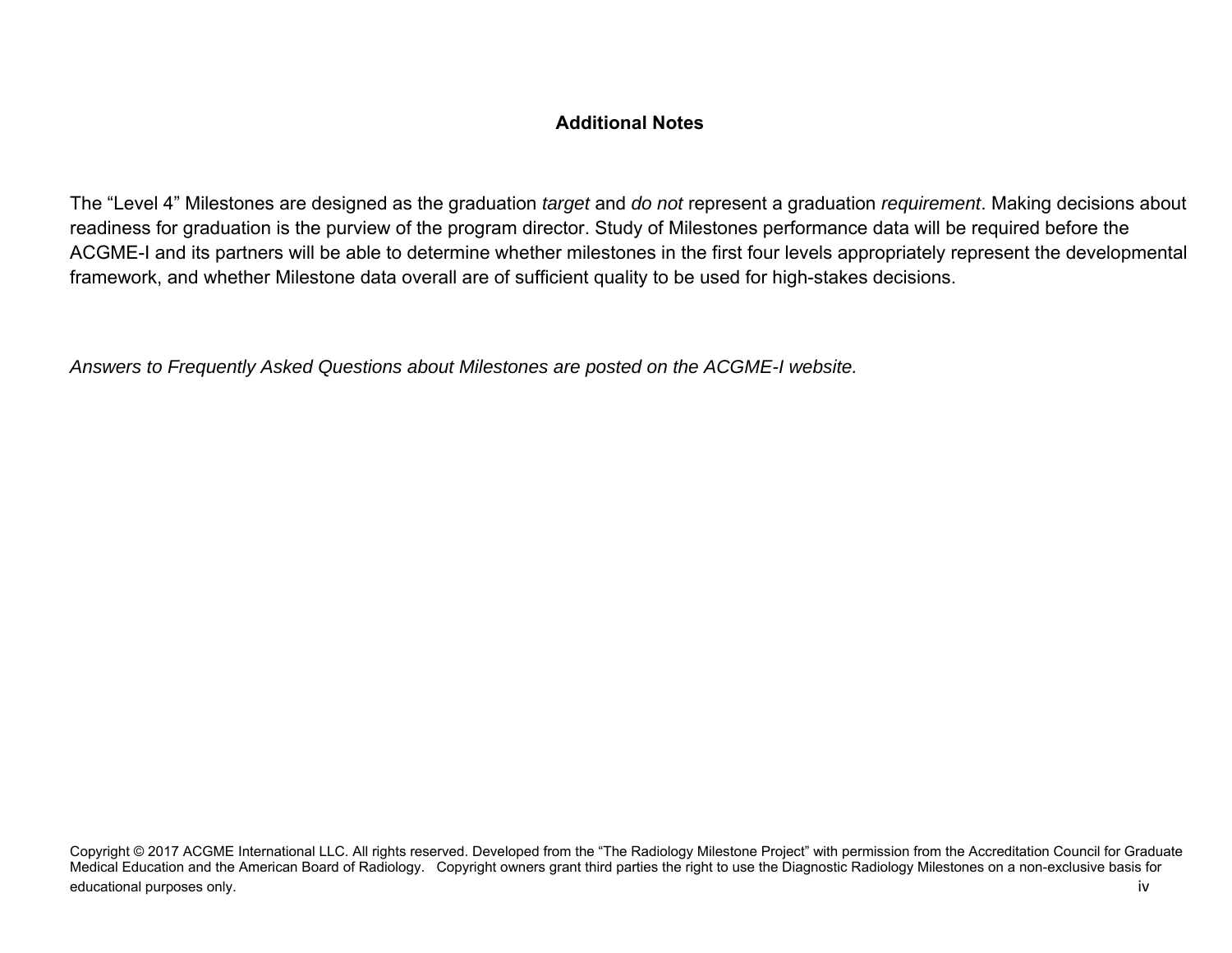The diagram below presents an example set of milestones for one sub-competency in the same format as the ACGME-I Report Worksheet. For each reporting period, a learner's performance on the milestones for each sub-competency will be indicated by selecting the level of milestones that best describes that learner's performance in relation to those milestones.

| Systems-Based Practice 1: Patient Safety and Quality Improvement                                                                                           |                                                                                                                                      |                                                                                                                                                                                                      |                                                                                                                     |                                                                                                                       |
|------------------------------------------------------------------------------------------------------------------------------------------------------------|--------------------------------------------------------------------------------------------------------------------------------------|------------------------------------------------------------------------------------------------------------------------------------------------------------------------------------------------------|---------------------------------------------------------------------------------------------------------------------|-----------------------------------------------------------------------------------------------------------------------|
| Level 1                                                                                                                                                    | Level <sub>2</sub>                                                                                                                   | Level 3                                                                                                                                                                                              | Level 4                                                                                                             | Level 5                                                                                                               |
| Demonstrates<br>knowledge of common<br>patient safety events                                                                                               | Identifies system<br>factors that lead to<br>patient safety events                                                                   | Participates in analysis<br>of patient safety events<br>(simulated or actual)                                                                                                                        | Conducts analysis of<br>patient safety events<br>and offers error<br>prevention strategies<br>(simulated or actual) | Actively engages teams<br>and processes to<br>modify systems to<br>prevent patient safety<br>events                   |
| Demonstrates<br>knowledge of how to<br>report patient safety<br>events                                                                                     | Reports patient safety<br>events through<br>institutional reporting<br>systems (actual or<br>simulated)                              | Participates in<br>disclosure of patient<br>safety events to<br>patients and families<br>(simulated or actual)                                                                                       | Discloses patient safety<br>events to patients and<br>families (simulated or<br>actual)<br>Demonstrates the skills  | Role models or mentors<br>others in the disclosure<br>of patient safety events                                        |
| Demonstrates<br>knowledge of basic<br>quality improvement<br>methodologies and<br>metrics                                                                  | Describes local quality<br>improvement initiatives<br>(e.g., community<br>vaccination rate.<br>infection rate, smoking<br>cessation) | Participates in local<br>quality improvement<br>initiatives                                                                                                                                          | required to identify,<br>develop, implement, and<br>analyze a quality<br>improvement project                        | Creates, implements,<br>and assesses quality<br>improvement initiatives<br>at the institutional or<br>community level |
|                                                                                                                                                            |                                                                                                                                      |                                                                                                                                                                                                      |                                                                                                                     |                                                                                                                       |
| Comments:                                                                                                                                                  |                                                                                                                                      |                                                                                                                                                                                                      |                                                                                                                     | Not yet achieved Level 1                                                                                              |
| Selecting a response box in the middle<br>of a level implies that milestones in<br>that level and in lower levels have been<br>substantially demonstrated. |                                                                                                                                      | Selecting a response box on the line in<br>between levels indicates that milestones in<br>lower levels have been substantially<br>demonstrated as well as some milestones in<br>the higher level(s). |                                                                                                                     |                                                                                                                       |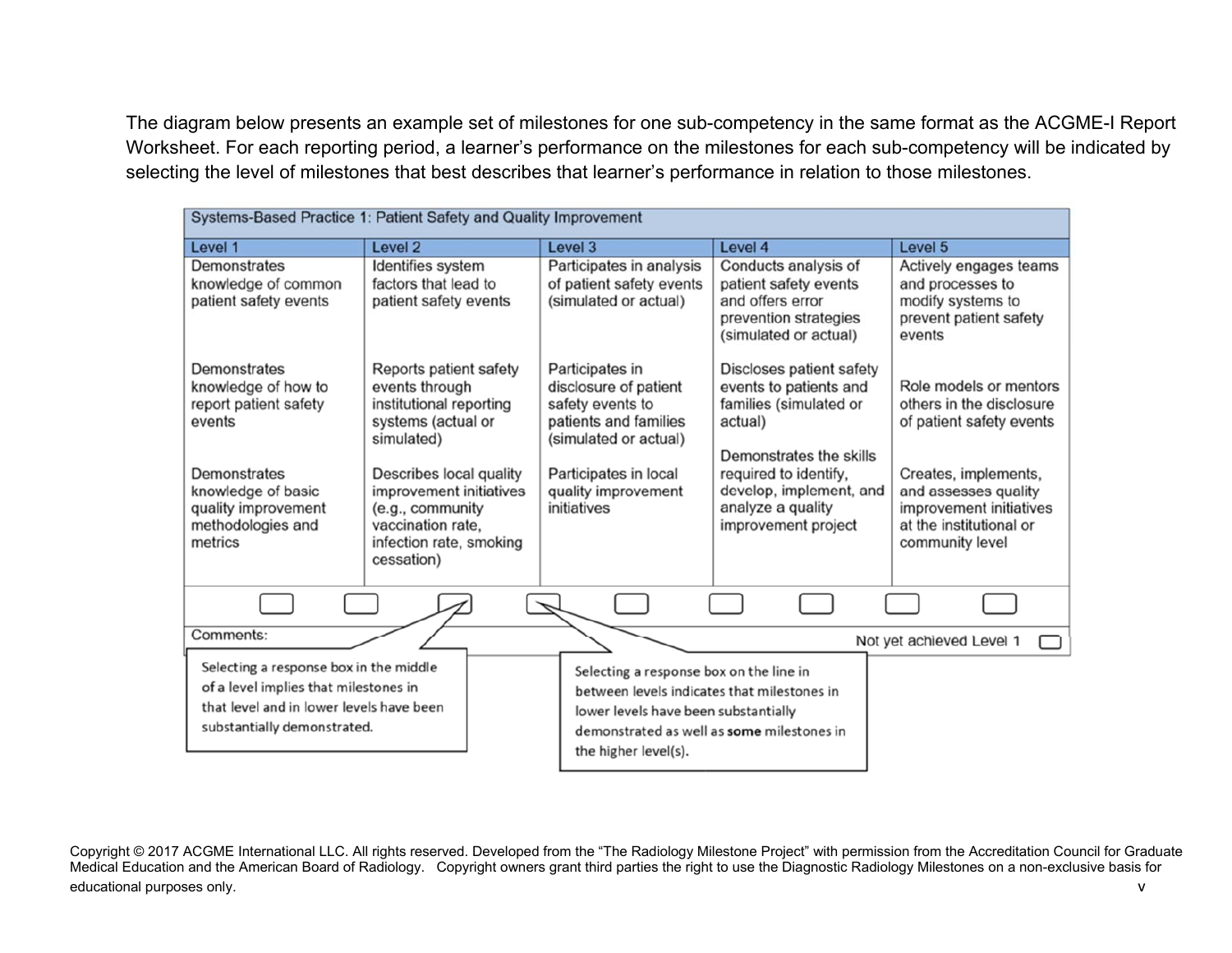| <b>Patient Care 1: Consultant</b>                                                                                                                         |                                                                                                                                             |                                                                                                                                                                                      |                                                                                                                                                                             |                                                                                          |
|-----------------------------------------------------------------------------------------------------------------------------------------------------------|---------------------------------------------------------------------------------------------------------------------------------------------|--------------------------------------------------------------------------------------------------------------------------------------------------------------------------------------|-----------------------------------------------------------------------------------------------------------------------------------------------------------------------------|------------------------------------------------------------------------------------------|
| Level 1                                                                                                                                                   | Level 2                                                                                                                                     | Level 3                                                                                                                                                                              | Level 4                                                                                                                                                                     | Level 5                                                                                  |
| Uses established evidence-<br>based imaging guidelines,<br>such as the American<br>College of Radiology<br>(ACR) Appropriateness<br>Criteria <sup>®</sup> | Independently<br>recommends appropriate<br>imaging of common (e.g.,<br>general radiology,<br>emergency and trauma,<br>and acute) conditions | Independently<br>recommends appropriate<br>imaging of conditions that<br>require specialized<br>imaging (e.g.,<br>musculoskeletal,<br>interventional radiology,<br>nuclear medicine) | Integrates current research<br>and literature with<br>guidelines, taking into<br>consideration cost<br>effectiveness and risk-<br>benefit analysis, to<br>recommend imaging | Participates in research,<br>development, and<br>implementation of imaging<br>guidelines |
| Appropriately uses the<br>Electronic Health Record to<br>obtain relevant clinical<br>information                                                          |                                                                                                                                             |                                                                                                                                                                                      |                                                                                                                                                                             | Actively participates in<br>quality work                                                 |
|                                                                                                                                                           |                                                                                                                                             |                                                                                                                                                                                      |                                                                                                                                                                             |                                                                                          |
| Comments:<br>Not Yet Achieved Level 1                                                                                                                     |                                                                                                                                             |                                                                                                                                                                                      |                                                                                                                                                                             |                                                                                          |

#### **Possible Methods of Assessment/Examples:**

- $\bullet$ 360 Evaluation/Multi‐rater/Peer
- $\bullet$ Direct observation and feedback
- $\bullet$ End‐of‐Rotation Global Assessment
- $\bullet$ Self‐Assessment and Reflections/Portfolio
- $\bullet$ End‐of‐Year Examination
- $\bullet$ Simulation/OSCE

Copyright © 2017 ACGME International LLC. All rights reserved. Developed from the "The Radiology Milestone Project" with permission from the Accreditation Council for Graduate Medical Education and the American Board of Radiology. Copyright owners grant third parties the right to use the Diagnostic Radiology Milestones on a non-exclusive basis for educational purposes only. **i** intervals the control of the control of the control of the control of the control of the control of the control of the control of the control of the control of the control of the control of t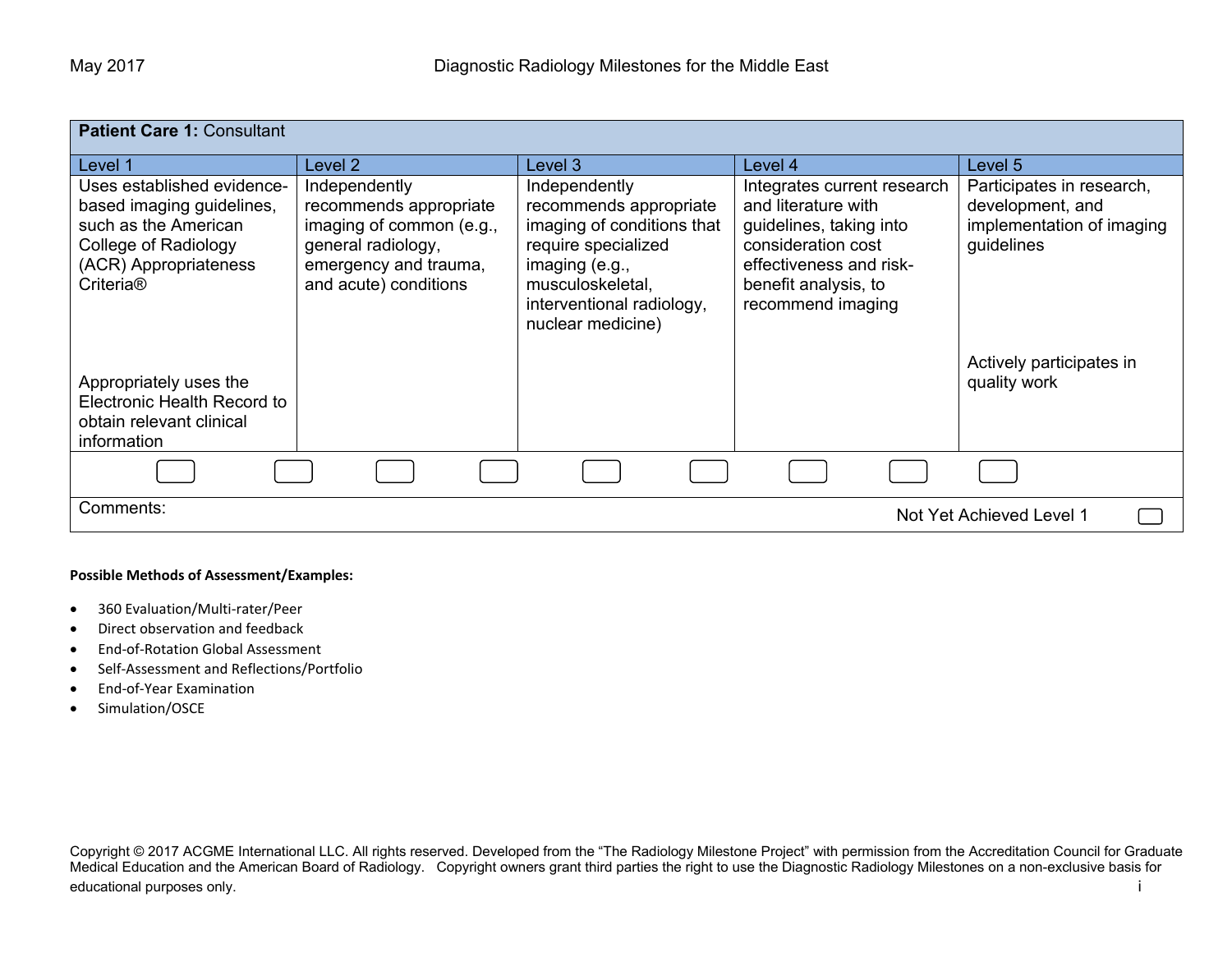| Patient Care 2: Competence in Procedures                                                                                                                                                                                   |                                                                                                                                                                                                                                                                          |                                                                                                                                                                                                                                                                                                                                                                                   |                                                                                                                                                                                                                                                                                                                                                                                                                                     |                                                                                                                                                           |
|----------------------------------------------------------------------------------------------------------------------------------------------------------------------------------------------------------------------------|--------------------------------------------------------------------------------------------------------------------------------------------------------------------------------------------------------------------------------------------------------------------------|-----------------------------------------------------------------------------------------------------------------------------------------------------------------------------------------------------------------------------------------------------------------------------------------------------------------------------------------------------------------------------------|-------------------------------------------------------------------------------------------------------------------------------------------------------------------------------------------------------------------------------------------------------------------------------------------------------------------------------------------------------------------------------------------------------------------------------------|-----------------------------------------------------------------------------------------------------------------------------------------------------------|
| Level 1                                                                                                                                                                                                                    | Level <sub>2</sub>                                                                                                                                                                                                                                                       | Level 3                                                                                                                                                                                                                                                                                                                                                                           | Level 4                                                                                                                                                                                                                                                                                                                                                                                                                             | Level 5                                                                                                                                                   |
| Competently performs the<br>following procedures with<br>direct supervision:<br>• basic ultrasound<br>routine computed<br>tomography (CT) scan<br>• routine fluoroscopic<br>procedures                                     | Competently performs the<br>following procedures with<br>direct supervision:<br>subspecialty CT scan<br>and Ultrasound<br>basic magnetic<br>$\bullet$<br>resonance imaging<br>(MRI) protocols<br>basic interventional<br>$\bullet$<br>radiology<br>pediatric fluoroscopy | Competently performs the<br>following procedures with<br>indirect supervision:<br>advanced<br>interventional radiology<br>ultrasound for<br>$\bullet$<br>obstetrics and<br>gynecology<br>doppler<br>$\bullet$<br>lumbar puncture<br>$\bullet$<br>breast biopsy<br>$\bullet$<br>advanced MRI<br>$\bullet$<br>protocols<br>neonatal transcranial<br>$\bullet$<br>doppler ultrasound | Able to competently and<br>independently perform the<br>following procedures:<br>adult and pediatric<br>fluoroscopic studies<br>lumbar puncture<br>image-guided venous<br>and arterial access<br>hands-on adult and<br>pediatric ultrasound<br>studies<br>drainage of effusions<br>$\bullet$<br>and abscesses<br>image-guided biopsy<br>$\bullet$<br>nuclear medicine I-131<br>$\bullet$<br>treatments ( $\leq$ 33 and ><br>33 mCi) | Able to teach procedures<br>to junior-level residents                                                                                                     |
| Recognizes and manages<br>complications of basic<br>procedures independently<br>and able to manage under<br>supervision<br>Applies international<br>patient safety protocol<br>Performs routine<br>fluoroscopic procedures | Recognizes and manages<br>complications of<br>intermediate procedures                                                                                                                                                                                                    | Recognizes and<br>manages complications of<br>these procedures<br>Performs advanced<br>subspecialty imaging                                                                                                                                                                                                                                                                       |                                                                                                                                                                                                                                                                                                                                                                                                                                     | Competently performs<br>complex procedures,<br>modifies procedures as<br>needed, and anticipates<br>and manages<br>complications of complex<br>procedures |
|                                                                                                                                                                                                                            |                                                                                                                                                                                                                                                                          |                                                                                                                                                                                                                                                                                                                                                                                   |                                                                                                                                                                                                                                                                                                                                                                                                                                     |                                                                                                                                                           |
| Comments:                                                                                                                                                                                                                  |                                                                                                                                                                                                                                                                          |                                                                                                                                                                                                                                                                                                                                                                                   |                                                                                                                                                                                                                                                                                                                                                                                                                                     | Not Yet Achieved Level 1                                                                                                                                  |

Copyright © 2017 ACGME International LLC. All rights reserved. Developed from the "The Radiology Milestone Project" with permission from the Accreditation Council for Graduate Medical Education and the American Board of Radiology. Copyright owners grant third parties the right to use the Diagnostic Radiology Milestones on a non-exclusive basis for educational purposes only. The contract of the contract of the contract of the contract of the contract of the contract of the contract of the contract of the contract of the contract of the contract of the contract of the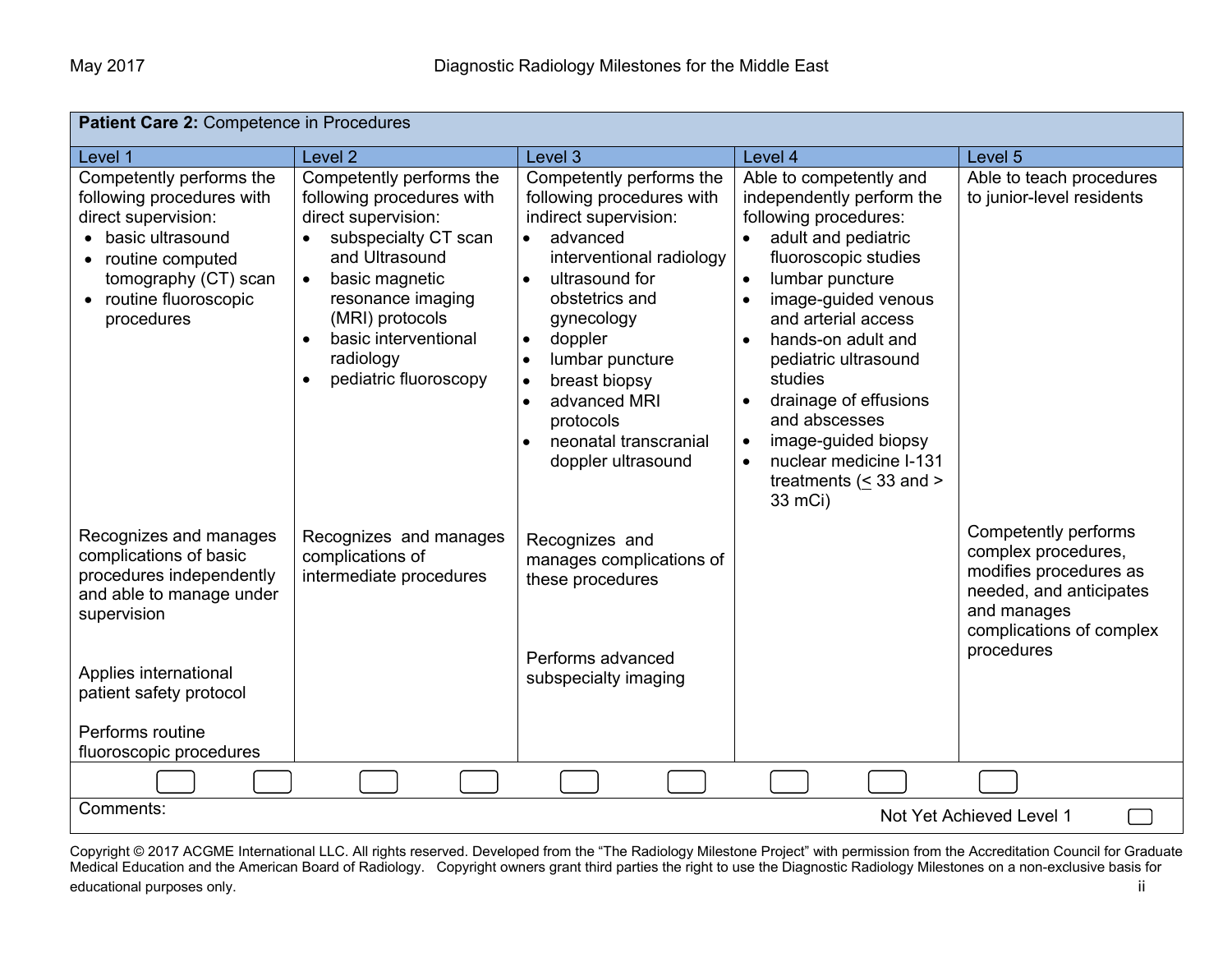## **Possible Methods of Assessment/Examples:**

- $\bullet$ 360 Evaluation/Multi‐rater/Peer
- $\bullet$ End‐of‐Rotation Global Assessment
- $\bullet$ Case/Procedure Logs, including complications
- $\bullet$ Direct observation and feedback
- $\bullet$ Procedural competency checklists
- $\bullet$ Self‐Assessment and Reflections/Portfolio
- $\bullet$ Simulation/OSCE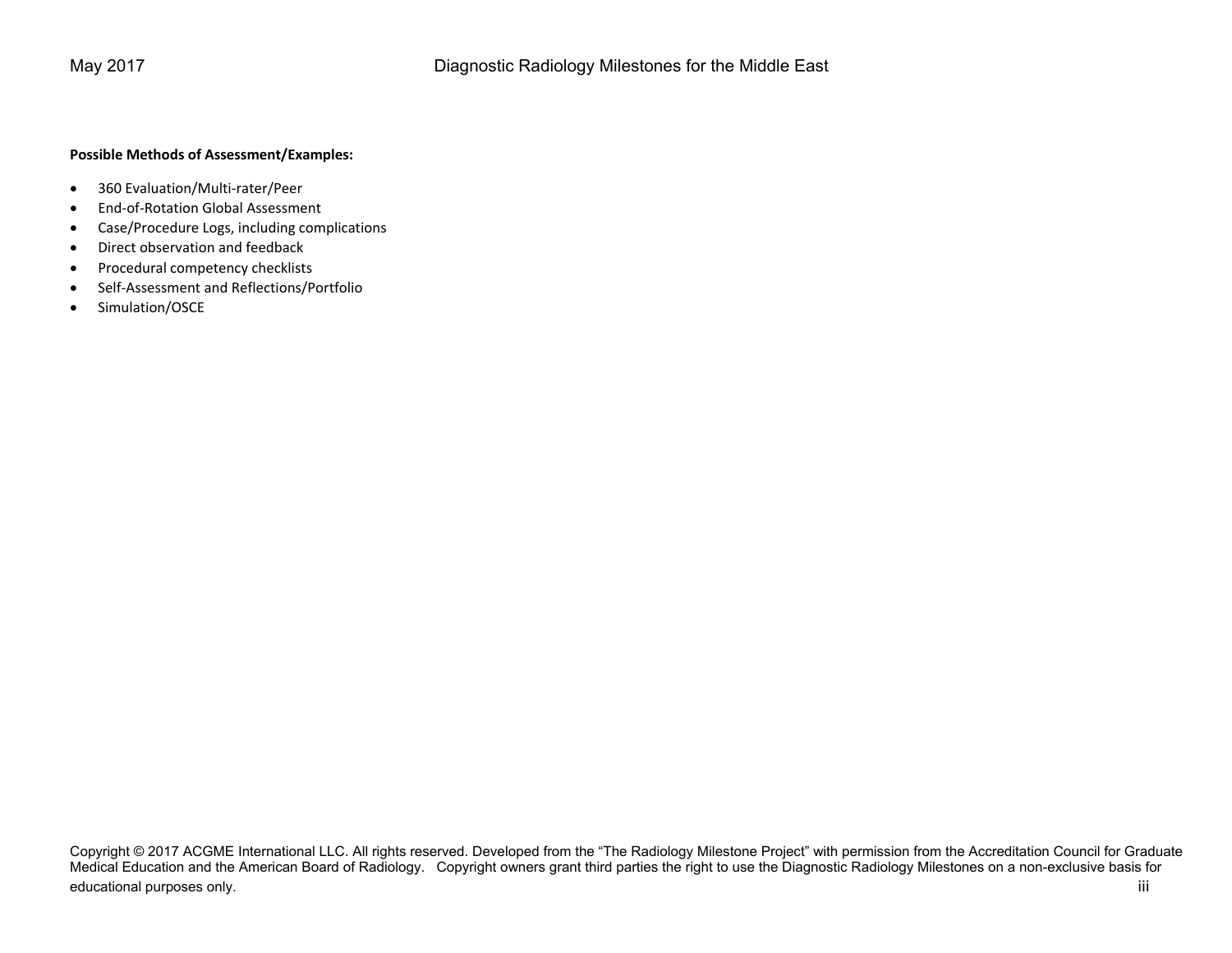| <b>Medical Knowledge 1: Protocol Selection and Optimization of Images</b>                                                                                                                                                                                              |                                                                                                                                                                                                                                                                                                                                                                        |                                                                                                                                                                                                                                        |                                                                                                                                                                                                                                                                                   |                                            |
|------------------------------------------------------------------------------------------------------------------------------------------------------------------------------------------------------------------------------------------------------------------------|------------------------------------------------------------------------------------------------------------------------------------------------------------------------------------------------------------------------------------------------------------------------------------------------------------------------------------------------------------------------|----------------------------------------------------------------------------------------------------------------------------------------------------------------------------------------------------------------------------------------|-----------------------------------------------------------------------------------------------------------------------------------------------------------------------------------------------------------------------------------------------------------------------------------|--------------------------------------------|
| Level 1                                                                                                                                                                                                                                                                | Level <sub>2</sub>                                                                                                                                                                                                                                                                                                                                                     | Level <sub>3</sub>                                                                                                                                                                                                                     | Level 4                                                                                                                                                                                                                                                                           | Level <sub>5</sub>                         |
| Selects appropriate protocol<br>and contrast agent/dose for<br>basic imaging, including<br>protocols encountered<br>during independent call:<br>adult fluoroscopy<br>$\bullet$<br>CT for emergency and<br>$\bullet$<br>acute medicine<br>basic ultrasound<br>$\bullet$ | Selects appropriate protocols<br>and contrast agent/dose for<br>intermediate imaging,<br>including protocols<br>encountered during<br>independent call:<br>pediatric fluoroscopy<br>$\bullet$<br>interventional radiology<br>for vascular abscess.<br>guided biopsies and<br>drainage<br>basic nuclear medicine<br>subspecialty CT scan<br>and ultrasound<br>basic MRI | Selects appropriate protocols<br>and contrast agent/dose for<br>advanced imaging:<br>subspecialty MRI<br>advanced nuclear<br>medicine<br>intermediate interventional<br>radiology procedures<br>Doppler and transcranial<br>ultrasound | Independently modifies<br>protocols as determined by<br>clinical circumstances                                                                                                                                                                                                    | Teaches and/or writes<br>imaging protocols |
| Recognizes sub-optimal<br>imaging                                                                                                                                                                                                                                      |                                                                                                                                                                                                                                                                                                                                                                        | Demonstrates knowledge of<br>physical principles to optimize<br>image quality                                                                                                                                                          | Applies physical principles to<br>optimize image quality                                                                                                                                                                                                                          |                                            |
| Implementation of basic<br>radiation protection<br>principles                                                                                                                                                                                                          |                                                                                                                                                                                                                                                                                                                                                                        |                                                                                                                                                                                                                                        | Demonstrates knowledge of<br>the effect of changing<br>Milliamperage-seconds (mAs),<br>kilovoltage (kV), Ultrasound<br>probe frequency, gain, power,<br>radiotracer dose, radiotracer<br>types, camera collimators,<br>time to repeat (TR), echo time<br>(TE), thermal Index (TI) |                                            |
|                                                                                                                                                                                                                                                                        |                                                                                                                                                                                                                                                                                                                                                                        |                                                                                                                                                                                                                                        |                                                                                                                                                                                                                                                                                   |                                            |
| Comments:<br>Not Yet Achieved Level 1                                                                                                                                                                                                                                  |                                                                                                                                                                                                                                                                                                                                                                        |                                                                                                                                                                                                                                        |                                                                                                                                                                                                                                                                                   |                                            |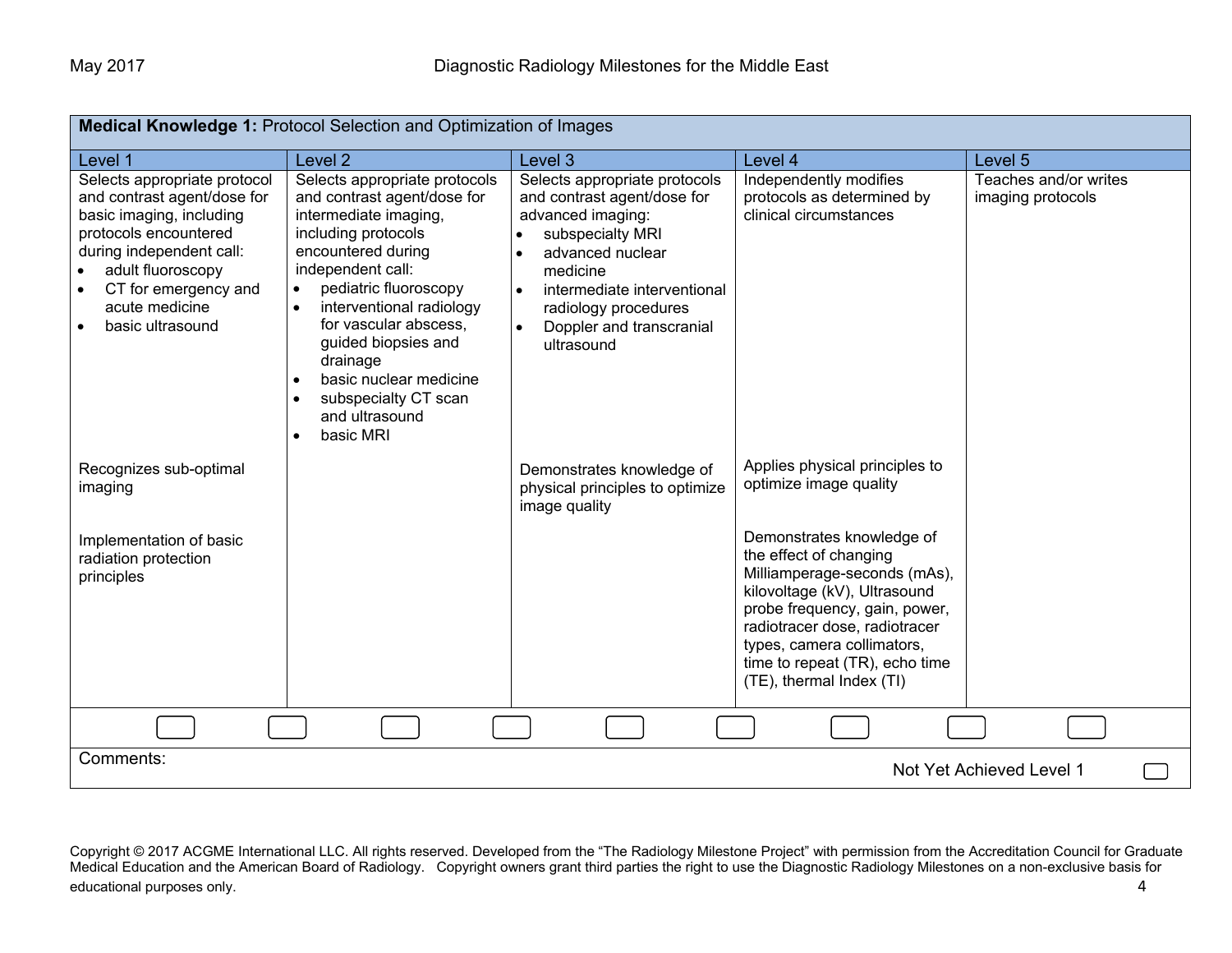## **Possible Methods of Assessment/Examples:**

- $\bullet$ End‐of‐Rotation Global Assessment
- $\bullet$ Direct observation and feedback
- $\bullet$ Self‐Assessment and Reflections/Portfolio
- $\bullet$ Core exam
- $\bullet$ OSCE/simulation
- $\bullet$ Mini IPX (mini interpretation exercise)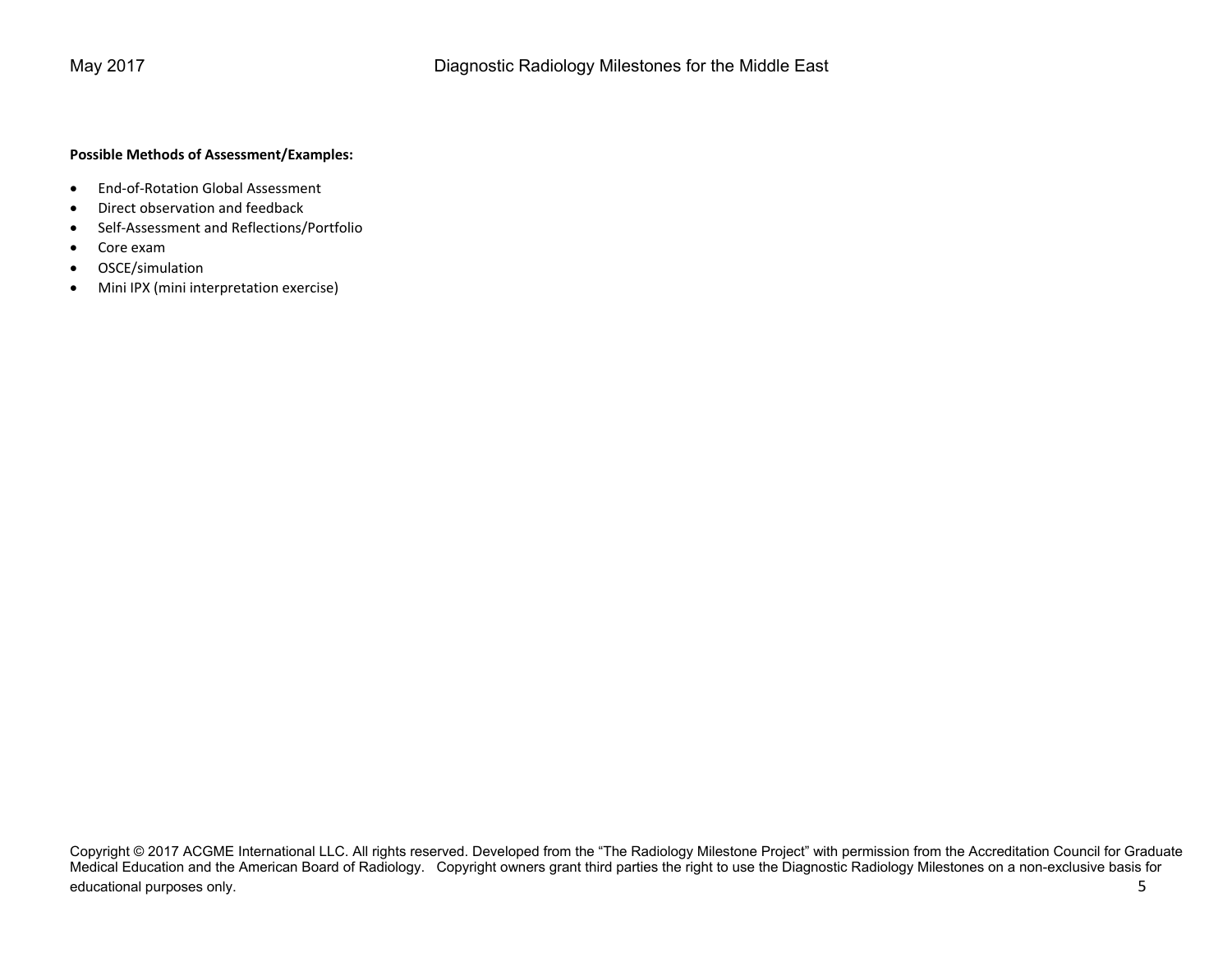| <b>Medical Knowledge 2: Interpretation of Examinations</b>                                            |                                                                                                                   |                                                                       |                                                                                                |                                                                                       |
|-------------------------------------------------------------------------------------------------------|-------------------------------------------------------------------------------------------------------------------|-----------------------------------------------------------------------|------------------------------------------------------------------------------------------------|---------------------------------------------------------------------------------------|
| Level 1                                                                                               | Level <sub>2</sub>                                                                                                | Level 3                                                               | Level 4                                                                                        | Level 5                                                                               |
| Makes core observations,<br>formulates differential<br>diagnoses, and recognizes<br>critical findings | Makes secondary<br>observations, narrows<br>the differential<br>diagnosis, and<br>describes management<br>options | Provides accurate,<br>focused, and efficient<br>interpretations       | Makes subtle<br>observations                                                                   | Demonstrates expertise<br>and efficiency at a level<br>expected of a<br>subspecialist |
| Differentiates normal from<br>abnormal imaging                                                        |                                                                                                                   | Prioritizes differential<br>diagnoses and<br>recommends<br>management | Suggests a single<br>diagnosis when<br>appropriate                                             | Advances the art and<br>science of image<br>interpretation                            |
| Demonstrates knowledge<br>of radiological anatomy                                                     |                                                                                                                   |                                                                       | Integrates current<br>research and literature<br>with guidelines to<br>recommend<br>management |                                                                                       |
|                                                                                                       |                                                                                                                   |                                                                       |                                                                                                |                                                                                       |
| Comments:<br>Not Yet Achieved Level 1                                                                 |                                                                                                                   |                                                                       |                                                                                                |                                                                                       |

## **Possible Methods of Assessment/Examples:**

- $\bullet$ End‐of‐Rotation Global Assessment
- $\bullet$ Direct observation and feedback
- $\bullet$ Reading out with resident
- $\bullet$ ER preparedness test
- $\bullet$ Review of reports
- $\bullet$ Rate of major discrepancies
- $\bullet$ Core exam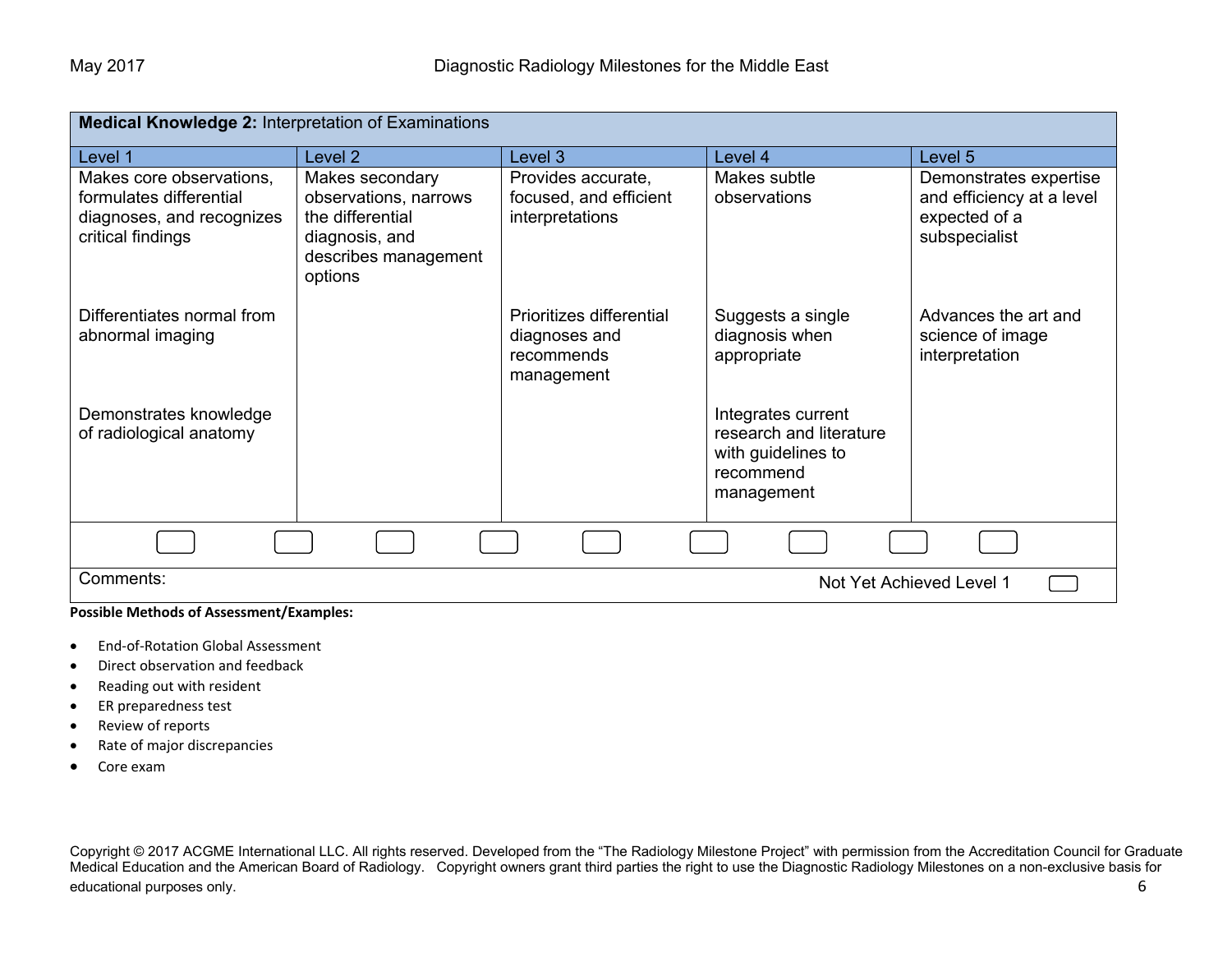| Systems-Based Practice 1: Patient Safety and Quality Improvement                       |                                                                                                                                   |                                                                                                             |                                                                                                                         |                                                                                                                       |  |
|----------------------------------------------------------------------------------------|-----------------------------------------------------------------------------------------------------------------------------------|-------------------------------------------------------------------------------------------------------------|-------------------------------------------------------------------------------------------------------------------------|-----------------------------------------------------------------------------------------------------------------------|--|
| Level 1                                                                                | Level 2                                                                                                                           | Level 3                                                                                                     | Level 4                                                                                                                 | Level 5                                                                                                               |  |
| Demonstrates knowledge<br>of common patient safety<br>events                           | Identifies system factors<br>that lead to patient safety<br>events                                                                | Participates in analysis of<br>patient safety events<br>(simulated or actual)                               | Conducts analysis of<br>patient safety events and<br>offers error prevention<br>strategies (simulated or<br>actual)     | Actively engages teams<br>and processes to modify<br>systems to prevent patient<br>safety events                      |  |
| Demonstrates knowledge<br>of how to report patient<br>safety events                    | Reports patient safety<br>events through institutional<br>reporting systems (actual<br>or simulated)                              | Participates in disclosure<br>of patient safety events to<br>patients and families<br>(simulated or actual) | Discloses patient safety<br>events to patients and<br>families (simulated or<br>actual)                                 | Role models or mentors<br>others in the disclosure of<br>patient safety events                                        |  |
| Demonstrates knowledge<br>of basic quality<br>improvement<br>methodologies and metrics | Describes local quality<br>improvement initiatives<br>(e.g., community<br>vaccination rate, infection<br>rate, smoking cessation) | Participates in local<br>quality improvement<br>initiatives                                                 | Demonstrates the skills<br>required to identify,<br>develop, implement, and<br>analyze a quality<br>improvement project | Creates, implements, and<br>assesses quality<br>improvement initiatives at<br>the institutional or<br>community level |  |
|                                                                                        |                                                                                                                                   |                                                                                                             |                                                                                                                         |                                                                                                                       |  |
| Comments:<br>Not Yet Achieved Level 1                                                  |                                                                                                                                   |                                                                                                             |                                                                                                                         |                                                                                                                       |  |

Copyright © 2017 ACGME International LLC. All rights reserved. Developed from the "The Radiology Milestone Project" with permission from the Accreditation Council for Graduate Medical Education and the American Board of Radiology. Copyright owners grant third parties the right to use the Diagnostic Radiology Milestones on a non-exclusive basis for educational purposes only. The contract of the contract of the contract of the contract of the contract of the contract of the contract of the contract of the contract of the contract of the contract of the contract of the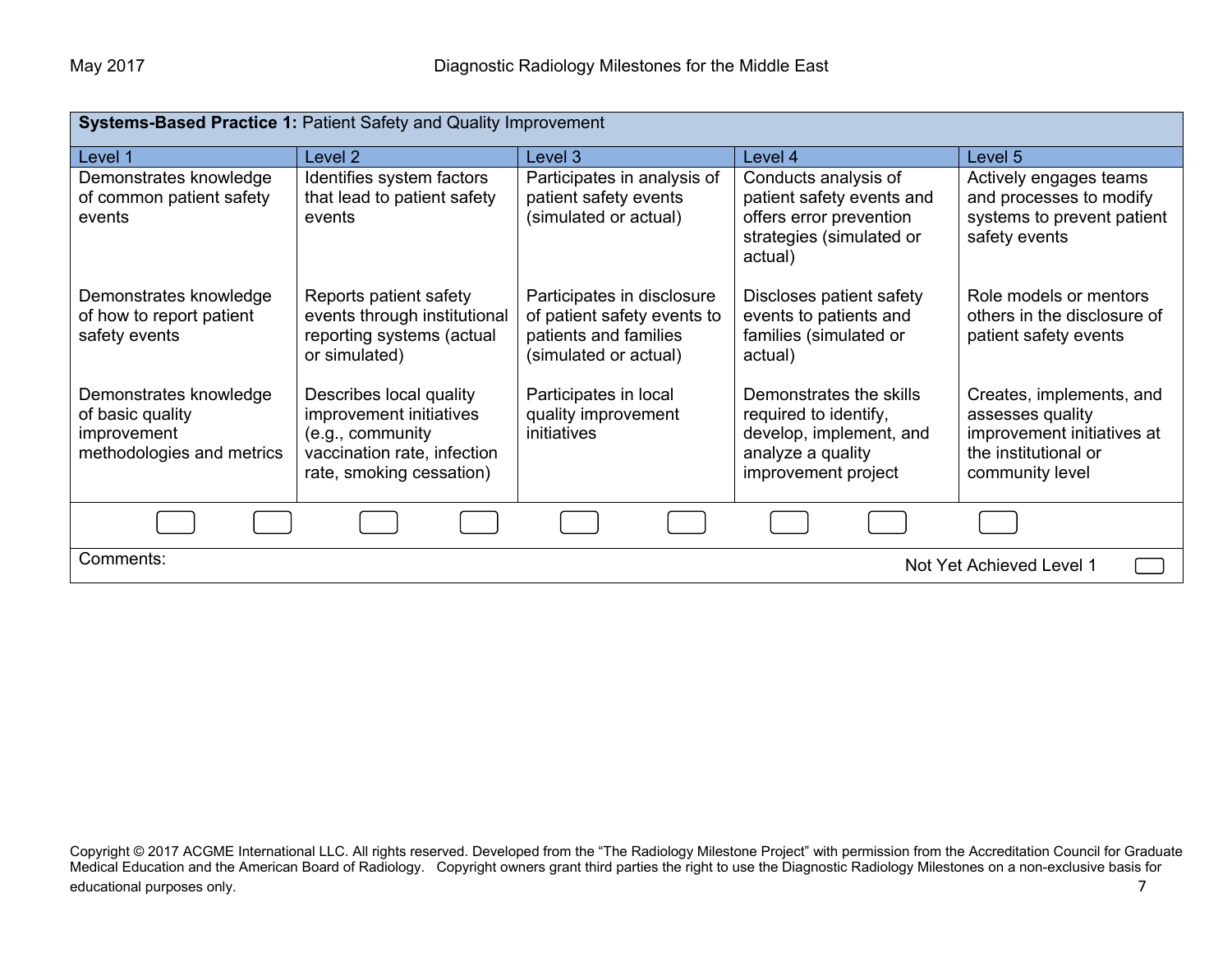| Systems-Based Practice 2: System Navigation for Patient-Centered Care                    |                                                                                                                                        |                                                                                                                                             |                                                                                                                                                                               |                                                                                                                                 |
|------------------------------------------------------------------------------------------|----------------------------------------------------------------------------------------------------------------------------------------|---------------------------------------------------------------------------------------------------------------------------------------------|-------------------------------------------------------------------------------------------------------------------------------------------------------------------------------|---------------------------------------------------------------------------------------------------------------------------------|
| Level 1                                                                                  | Level 2                                                                                                                                | Level 3                                                                                                                                     | Level 4                                                                                                                                                                       | Level 5                                                                                                                         |
| Demonstrates knowledge<br>of care coordination                                           | Coordinates care of<br>patients in routine clinical<br>situations effectively<br>utilizing the roles of the<br>interprofessional teams | Coordinates care of<br>patients in complex<br>clinical situations<br>effectively utilizing the<br>roles of their<br>interprofessional teams | Role models effective<br>coordination of patient-<br>centered care among<br>different disciplines and<br>specialties                                                          | Analyzes the process of<br>care coordination and<br>leads in the design and<br>implementation of<br>improvements                |
| Identifies key elements for<br>safe and effective<br>transitions of care and<br>handoffs | Performs safe and<br>effective transitions of<br>care/handoffs in routine<br>clinical situations                                       | Performs safe and<br>effective transitions of<br>care/handoffs in complex<br>clinical situations                                            | Role models and<br>advocates for safe and<br>effective transitions of<br>care/handoffs within and<br>across health care delivery<br>systems, including<br>outpatient settings | Improves quality of<br>transitions of care within<br>and across health care<br>delivery systems to<br>optimize patient outcomes |
| Demonstrates knowledge<br>of population and<br>community health needs<br>and disparities | Identifies specific<br>population and community<br>health needs and<br>inequities for their local<br>population                        | Uses local resources<br>effectively to meet the<br>needs of a patient<br>population and community                                           | Participates in changing<br>and adapting practice to<br>provide for the needs of<br>specific populations                                                                      | Leads innovations and<br>advocates for populations<br>and communities with<br>health care inequities                            |
|                                                                                          |                                                                                                                                        |                                                                                                                                             |                                                                                                                                                                               |                                                                                                                                 |
| Comments:<br>Not Yet Achieved Level 1                                                    |                                                                                                                                        |                                                                                                                                             |                                                                                                                                                                               |                                                                                                                                 |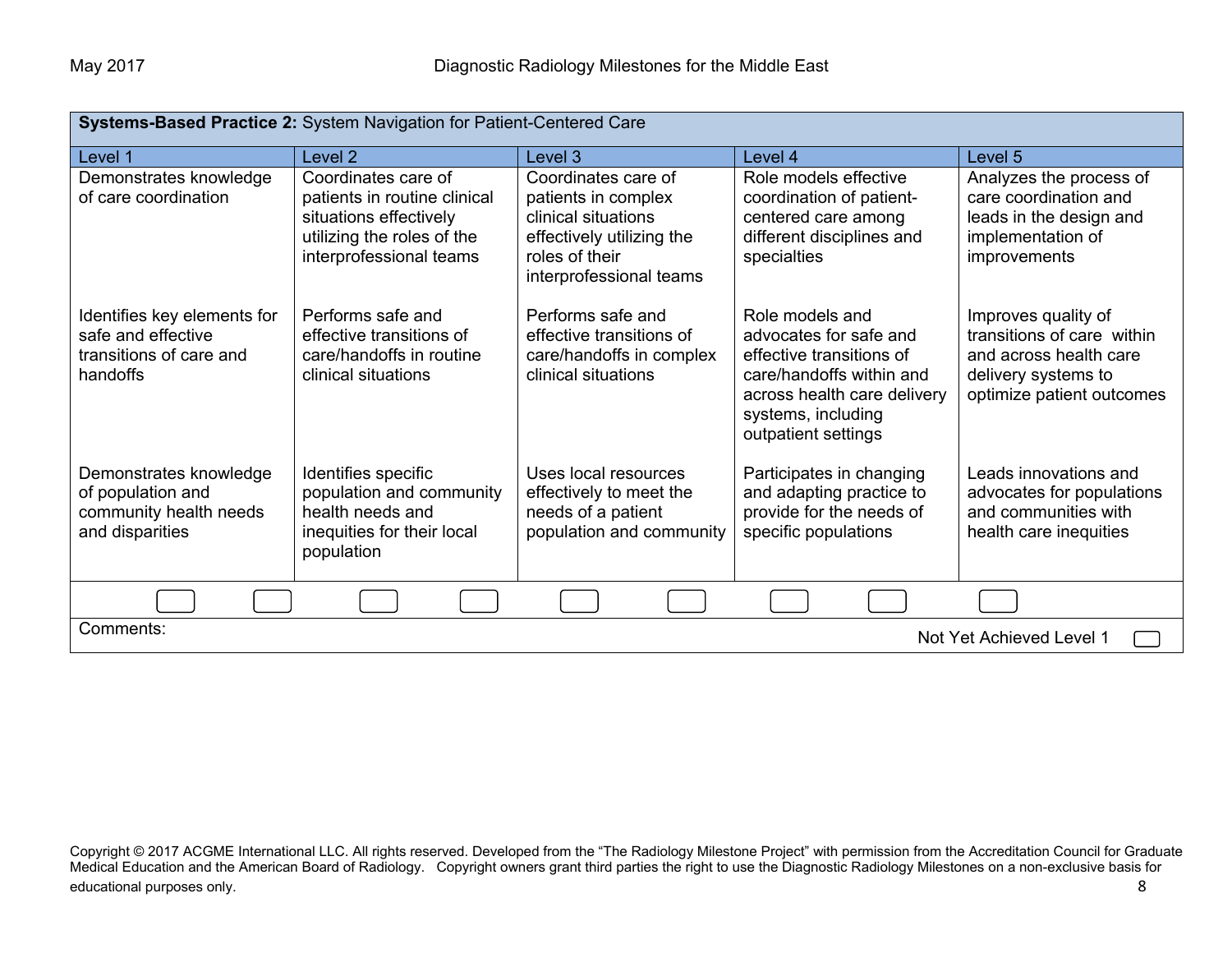| Systems-Based Practice 3: Physician Role in Health Care Systems                                                                                |                                                                                                                                  |                                                                                                                                                                      |                                                                                                                                                                      |                                                                                                                        |
|------------------------------------------------------------------------------------------------------------------------------------------------|----------------------------------------------------------------------------------------------------------------------------------|----------------------------------------------------------------------------------------------------------------------------------------------------------------------|----------------------------------------------------------------------------------------------------------------------------------------------------------------------|------------------------------------------------------------------------------------------------------------------------|
| Level 1                                                                                                                                        | Level 2                                                                                                                          | Level 3                                                                                                                                                              | Level 4                                                                                                                                                              | Level 5                                                                                                                |
| Identifies components of<br>the complex health care<br>system                                                                                  | Describes the physician's<br>role and how the<br>interrelated components of<br>complex health care<br>system impact patient care | Analyzes how personal<br>practice affects the system<br>(e.g., length of stay,<br>readmission rates, clinical<br>efficiency)                                         | Manages the interrelated<br>components of the<br>complex health care<br>systems for efficient and<br>effective patient care                                          | Advocates for or leads<br>change to enhance<br>systems for high value,<br>efficient, and effective<br>patient care     |
| Describes basic health<br>payment systems,<br>including government,<br>private, public, and<br>uninsured care and<br>different practice models | Delivers care informed by<br>patient specific payment<br>model                                                                   | Utilizes shared decision<br>making in patient care,<br>taking into consideration<br>payment models                                                                   | Advocates for patient care<br>understanding the<br>limitations of each<br>patient's payment model<br>(e.g., community<br>resources, patient<br>assistance resources) | Participates in advocacy<br>activities for health policy<br>to better align payment<br>systems with high value<br>care |
|                                                                                                                                                |                                                                                                                                  | Identifies resources and<br>effectively plans for<br>transition to practice (e.g.,<br>information technology,<br>legal, billing and coding,<br>financial, personnel) | Describes basic elements<br>needed to transition to<br>practice (e.g., contract<br>negotiations, malpractice<br>insurance, government<br>regulation, compliance)     |                                                                                                                        |
|                                                                                                                                                |                                                                                                                                  |                                                                                                                                                                      |                                                                                                                                                                      |                                                                                                                        |
| Comments:<br>Not Yet Achieved Level 1                                                                                                          |                                                                                                                                  |                                                                                                                                                                      |                                                                                                                                                                      |                                                                                                                        |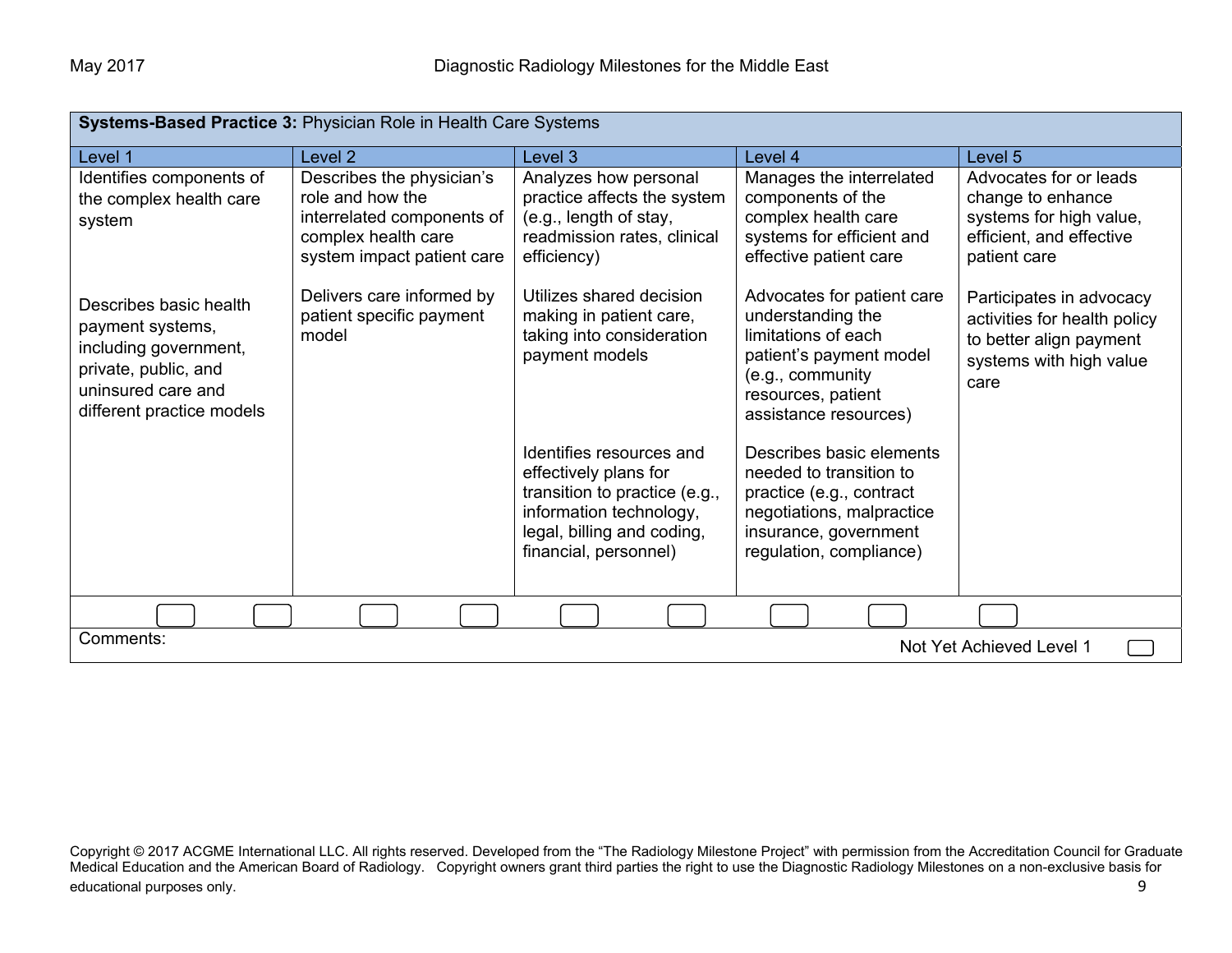| Practice-Based Learning and Improvement 1: Evidence-Based and Informed Practice                                                                             |                                                                                                                             |                                                                                                                                  |                                                                                                                                                                     |                                                                                                                                                    |
|-------------------------------------------------------------------------------------------------------------------------------------------------------------|-----------------------------------------------------------------------------------------------------------------------------|----------------------------------------------------------------------------------------------------------------------------------|---------------------------------------------------------------------------------------------------------------------------------------------------------------------|----------------------------------------------------------------------------------------------------------------------------------------------------|
| Level 1                                                                                                                                                     | Level 2                                                                                                                     | Level 3                                                                                                                          | Level 4                                                                                                                                                             | Level 5                                                                                                                                            |
| Demonstrates how to<br>access and use available<br>evidence, and incorporate<br>patient preferences and<br>values in order to care for a<br>routine patient | Articulates clinical<br>questions and elicits<br>patient preferences and<br>values in order to guide<br>evidence-based care | Locates and applies the<br>best available evidence,<br>integrated with patient<br>preference, to the care<br>of complex patients | Critically appraises and<br>applies evidence even in<br>the face of uncertainty and<br>conflicting evidence to<br>guide care, tailored to the<br>individual patient | Coaches others to critically<br>appraise and apply<br>evidence for complex<br>patients, and/or<br>participates in the<br>development of guidelines |
|                                                                                                                                                             |                                                                                                                             |                                                                                                                                  |                                                                                                                                                                     |                                                                                                                                                    |
| Comments:<br>Not Yet Achieved Level 1                                                                                                                       |                                                                                                                             |                                                                                                                                  |                                                                                                                                                                     |                                                                                                                                                    |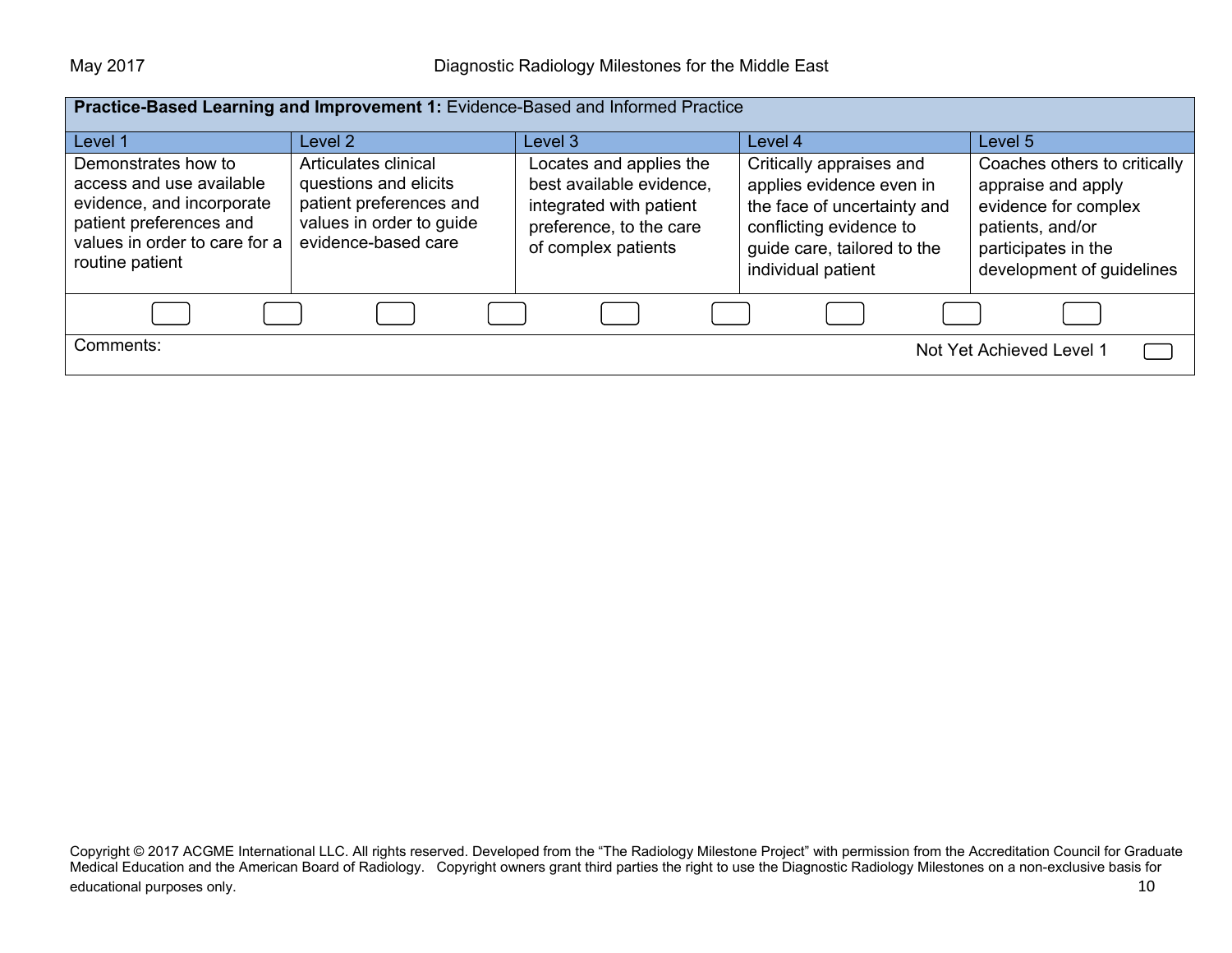| Practice-Based Learning and Improvement 2: Reflective Practice and Commitment to Personal Growth      |                                                                                                                        |                                                                                                                                            |                                                                                                                                      |                                                                                            |
|-------------------------------------------------------------------------------------------------------|------------------------------------------------------------------------------------------------------------------------|--------------------------------------------------------------------------------------------------------------------------------------------|--------------------------------------------------------------------------------------------------------------------------------------|--------------------------------------------------------------------------------------------|
| Level 1                                                                                               | Level <sub>2</sub>                                                                                                     | Level 3                                                                                                                                    | Level 4                                                                                                                              | Level 5                                                                                    |
| Accepts responsibility for<br>personal and professional<br>development by<br>establishing goals       | Demonstrates openness to<br>performance data<br>(feedback and other input)<br>in order to inform goals                 | Seeks performance data<br>episodically, with<br>adaptability and humility                                                                  | Intentionally seeks<br>performance data<br>consistently, with<br>adaptability and humility                                           | Role models consistently<br>seeking performance data,<br>with adaptability and<br>humility |
| Identifies the factors that<br>contribute to gap(s)<br>between expectations and<br>actual performance | Analyzes and reflects on<br>the factors that contribute<br>to gap(s) between<br>expectations and actual<br>performance | Analyzes, reflects on, and<br>institutes behavioral<br>change(s) to narrow the<br>gap(s) between<br>expectations and actual<br>performance | Challenges assumptions<br>and considers alternatives<br>in narrowing the gap $(s)$<br>between expectations and<br>actual performance | Coaches others on<br>reflective practice                                                   |
| <b>Actively seeks</b><br>opportunities to improve                                                     | Designs and implements a<br>learning plan, with<br>prompting                                                           | Independently creates and<br>implements a learning plan                                                                                    | Uses performance data to<br>measure the effectiveness<br>of the learning plan and,<br>when necessary, improves<br>it.                | Facilitates the design and<br>implementation of learning<br>plans for others               |
|                                                                                                       |                                                                                                                        |                                                                                                                                            |                                                                                                                                      |                                                                                            |
| Comments:<br>Not Yet Achieved Level 1                                                                 |                                                                                                                        |                                                                                                                                            |                                                                                                                                      |                                                                                            |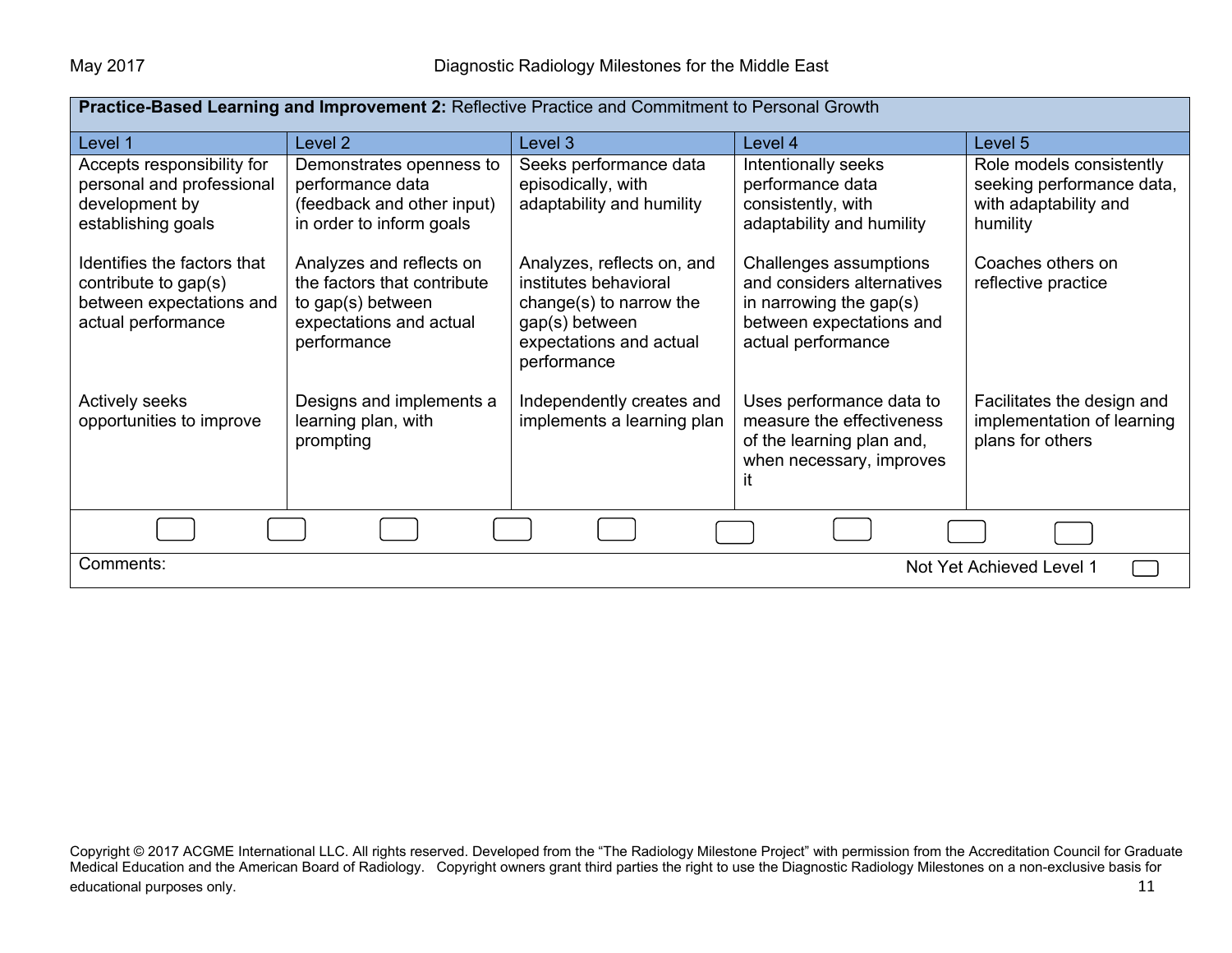| Practice-Based Learning and Improvement 3: Patient Safety - Contrast Agents; Radiation Safety, MR Safety; Sedation |                                                                                                                       |                                                                                                                                   |                                                                                                            |                                                                                       |
|--------------------------------------------------------------------------------------------------------------------|-----------------------------------------------------------------------------------------------------------------------|-----------------------------------------------------------------------------------------------------------------------------------|------------------------------------------------------------------------------------------------------------|---------------------------------------------------------------------------------------|
| Level 1                                                                                                            | Level <sub>2</sub>                                                                                                    | Level 3                                                                                                                           | Level 4                                                                                                    | Level 5                                                                               |
| <b>Contrast Agents:</b><br>Recognizes and manages<br>contrast reactions<br>Radiation Safety:                       | <b>Contrast Agents:</b><br>Re-demonstrates<br>recognition and<br>management of contrast<br>reactions                  | <b>Contrasts Agents:</b><br>Re-demonstrates<br>recognition and<br>management of contrast<br>reactions                             | <b>Contrast Agents:</b><br>Re-demonstrates<br>recognition and<br>management of contrast<br>reactions       | <b>Contrast Agents:</b><br>Teaches appropriate<br>treatment of contrast<br>reactions  |
| Describes the<br>mechanisms of radiation<br>injury and the ALARA ("as<br>low as reasonably<br>achievable") concept | <b>Radiation Safety:</b><br>Accesses resources to<br>determine exam-specific<br>average radiation dose<br>information | Radiation Safety:<br>Communicates the relative<br>risk of exam-specific<br>radiation exposure to<br>patients and practitioners    | <b>Radiation Safety:</b><br>Promotes radiation safety<br>at the institutional level                        | Radiation Safety:<br>Promotes radiation safety<br>at the national level               |
| <b>MR Safety:</b><br>Describes risks of MRI                                                                        | <b>MR Safety:</b><br>Accesses resources to<br>determine the safety of<br>implanted devices and<br>retained metal      | <b>MR Safety:</b><br>Communicates MR safety<br>of common implants and<br>retained foreign bodies to<br>patients and practitioners | <b>MR Safety:</b><br>Applies principles of MR<br>safety, including safety<br>zones and pre-MR<br>screening | <b>MR Safety:</b><br>Participates in establishing<br>a safe MR program                |
|                                                                                                                    |                                                                                                                       |                                                                                                                                   | Sedation:<br>Describes the principles of<br>conscious sedation                                             | Sedation:<br>Selects appropriate<br>sedation agent and dose<br>for conscious sedation |
|                                                                                                                    |                                                                                                                       |                                                                                                                                   |                                                                                                            |                                                                                       |
| Comments:<br>Not yet achieved Level 1                                                                              |                                                                                                                       |                                                                                                                                   |                                                                                                            |                                                                                       |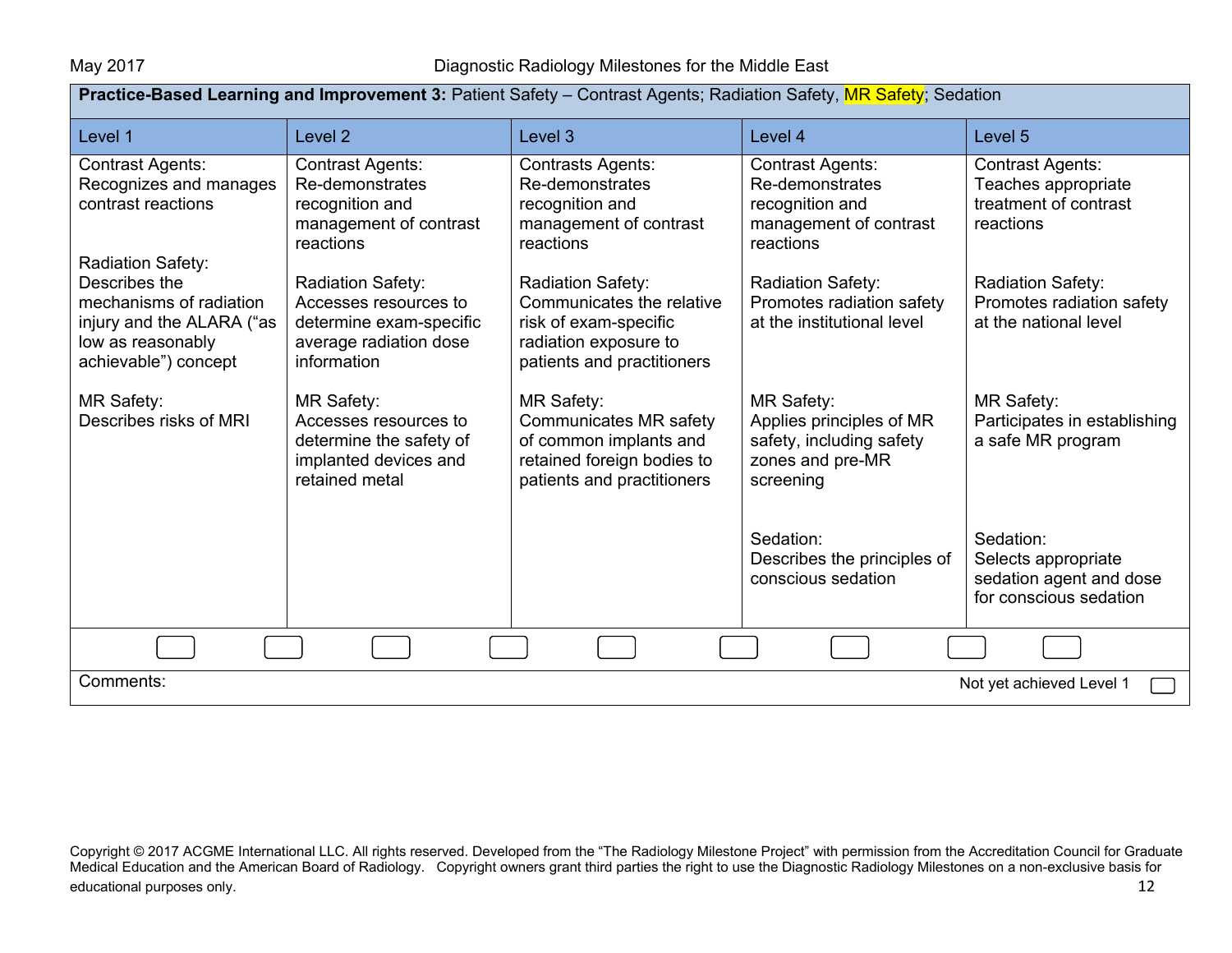| <b>Professionalism 1:</b> Professional Behavior and Ethical Principles                                                                                                                                                                             |                                                                             |                                                                                            |                                                                                                                                                                                                              |                                                                                                                                           |
|----------------------------------------------------------------------------------------------------------------------------------------------------------------------------------------------------------------------------------------------------|-----------------------------------------------------------------------------|--------------------------------------------------------------------------------------------|--------------------------------------------------------------------------------------------------------------------------------------------------------------------------------------------------------------|-------------------------------------------------------------------------------------------------------------------------------------------|
| Level 1                                                                                                                                                                                                                                            | Level <sub>2</sub>                                                          | Level 3                                                                                    | Level 4                                                                                                                                                                                                      | Level <sub>5</sub>                                                                                                                        |
| Identifies and describes<br>potential triggers for<br>professionalism lapses                                                                                                                                                                       | Demonstrates insight into<br>professional behavior in<br>routine situations | Demonstrates professional<br>behavior in complex or<br>stressful situations                | Recognizes situations that<br>may trigger professionalism<br>lapses and intervenes to<br>prevent lapses in self and<br>others                                                                                | Coaches others when their<br>behavior fails to meet<br>professional expectations                                                          |
| Describes when and<br>how to appropriately<br>report professionalism<br>lapses, including<br>strategies for<br>addressing common<br>barriers                                                                                                       | Takes responsibility for<br>own professionalism<br>lapses                   | Analyzes complex<br>situations using ethical<br>principles                                 | Recognizes and utilizes<br>appropriate resources for<br>managing and resolving<br>ethical dilemmas as needed<br>(e.g., ethics consultations,<br>literature review, risk<br>management/legal<br>consultation) | Identifies and seeks to<br>address system-level<br>factors that induce or<br>exacerbate ethical<br>problems or impede their<br>resolution |
| Demonstrates<br>knowledge of the ethical<br>principles underlying<br>informed consent,<br>surrogate decision<br>making, advance<br>directives,<br>confidentiality, error<br>disclosure, stewardship<br>of limited resources,<br>and related topics | Analyzes straightforward<br>situations using ethical<br>principles          | Recognizes need to seek<br>help in managing and<br>resolving complex ethical<br>situations |                                                                                                                                                                                                              |                                                                                                                                           |
|                                                                                                                                                                                                                                                    |                                                                             |                                                                                            |                                                                                                                                                                                                              |                                                                                                                                           |
| Comments:<br>Not Yet Achieved Level 1                                                                                                                                                                                                              |                                                                             |                                                                                            |                                                                                                                                                                                                              |                                                                                                                                           |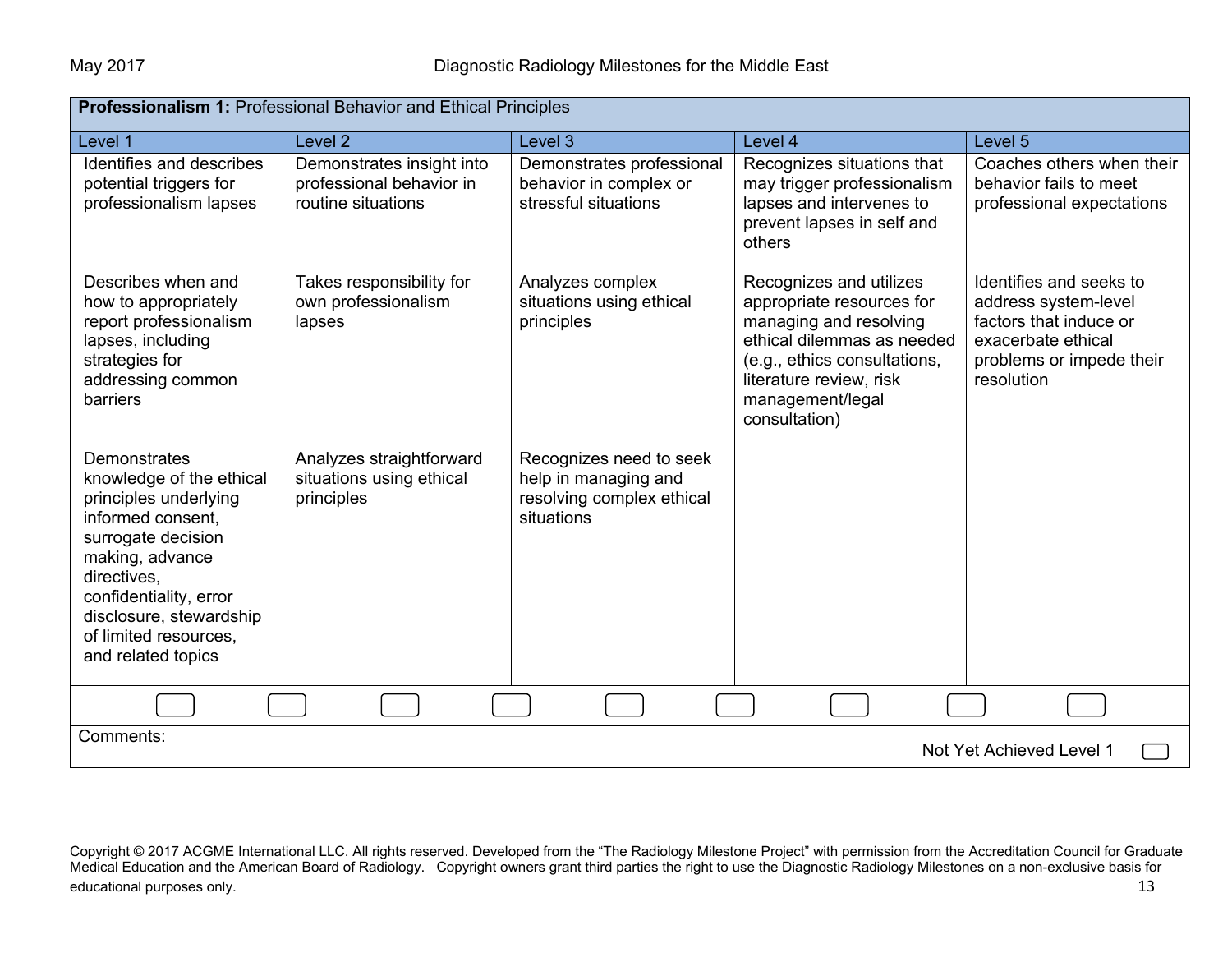| Professionalism 2: Accountability/Conscientiousness                                                                                                                                                                 |                                                                                                                                  |                                                                                                                                               |                                                                                                                             |                                       |
|---------------------------------------------------------------------------------------------------------------------------------------------------------------------------------------------------------------------|----------------------------------------------------------------------------------------------------------------------------------|-----------------------------------------------------------------------------------------------------------------------------------------------|-----------------------------------------------------------------------------------------------------------------------------|---------------------------------------|
| Level 1                                                                                                                                                                                                             | Level 2                                                                                                                          | Level 3                                                                                                                                       | Level 4                                                                                                                     | Level 5                               |
| Takes responsibility for<br>failure to complete tasks<br>and responsibilities,<br>identifies potential<br>contributing factors, and<br>describes strategies for<br>ensuring timely task<br>completion in the future | Performs tasks and<br>responsibilities in a<br>timely manner with<br>appropriate attention to<br>detail in routine<br>situations | Performs tasks and<br>responsibilities in a<br>timely manner with<br>appropriate attention to<br>detail in complex or<br>stressful situations | Recognizes situations<br>that may impact others'<br>ability to complete tasks<br>and responsibilities in a<br>timely manner | Takes ownership of<br>system outcomes |
| Responds promptly to<br>requests or reminders to<br>complete tasks and<br>responsibilities                                                                                                                          | Recognizes situations<br>that may impact own<br>ability to complete tasks<br>and responsibilities in a<br>timely manner          | Proactively implements<br>strategies to ensure that<br>the needs of patients,<br>teams, and systems are<br>met                                |                                                                                                                             |                                       |
|                                                                                                                                                                                                                     |                                                                                                                                  |                                                                                                                                               |                                                                                                                             |                                       |
| Comments:<br>Not Yet Achieved Level 1                                                                                                                                                                               |                                                                                                                                  |                                                                                                                                               |                                                                                                                             |                                       |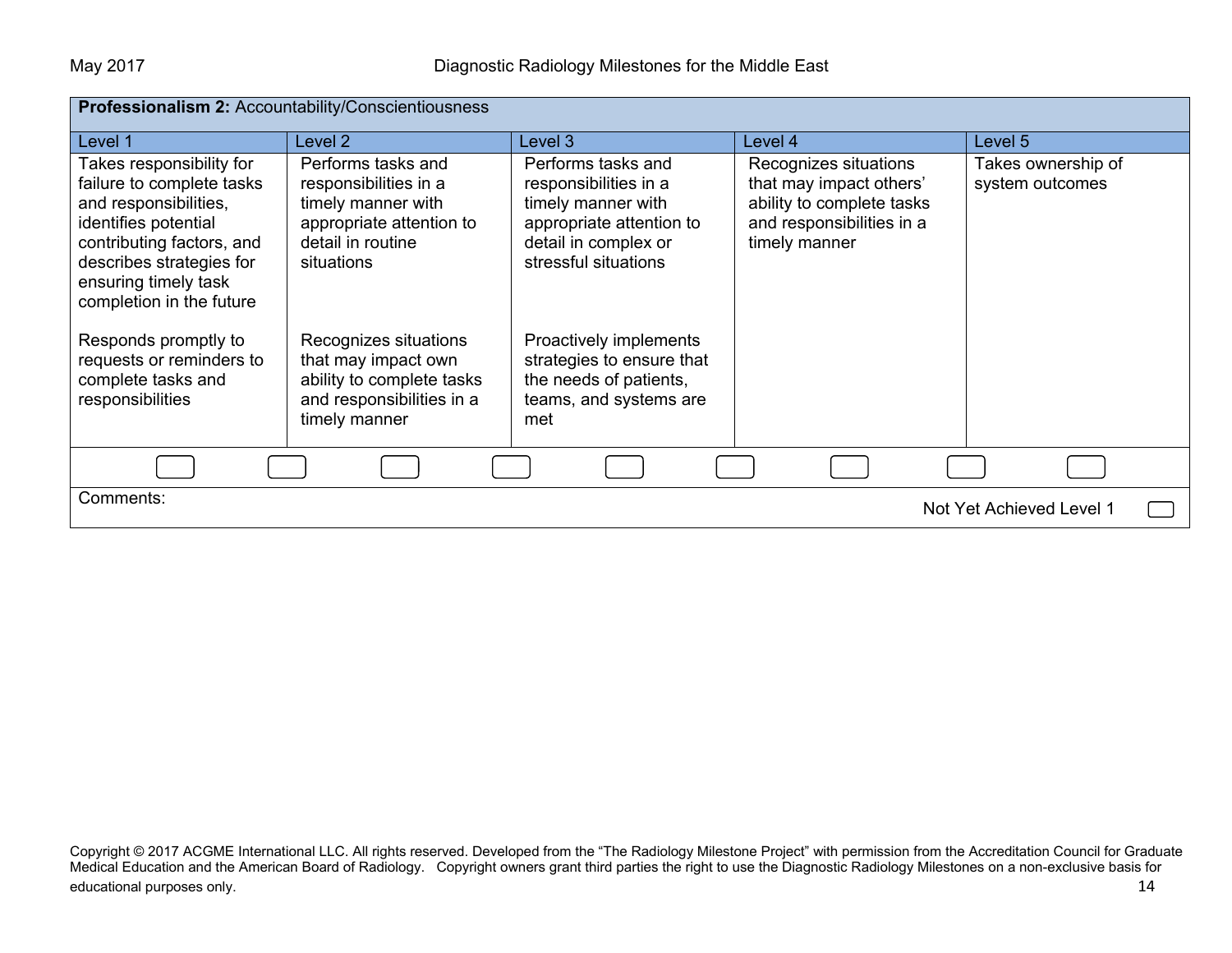| Professionalism 3: Self-Awareness and Help-Seeking                                  |                                                                                  |                                                                                                                        |                                                                                                                  |                                                                                                                                 |
|-------------------------------------------------------------------------------------|----------------------------------------------------------------------------------|------------------------------------------------------------------------------------------------------------------------|------------------------------------------------------------------------------------------------------------------|---------------------------------------------------------------------------------------------------------------------------------|
| Level 1                                                                             | Level 2                                                                          | Level 3                                                                                                                | Level 4                                                                                                          | Level 5                                                                                                                         |
| Recognizes status of<br>personal and professional<br>well-being, with<br>assistance | Independently<br>recognizes status of<br>personal and<br>professional well-being | With assistance,<br>proposes a plan to<br>optimize personal and<br>professional well-being                             | Independently develops a<br>plan to optimize personal<br>and professional well-being                             | Coaches others when<br>emotional responses or<br>limitations in<br>knowledge/skills do not<br>meet professional<br>expectations |
| Recognizes limits in the<br>knowledge/skills of self or<br>team, with assistance    | Independently<br>recognizes limits in the<br>knowledge/skills of self<br>or team | With assistance,<br>proposes a plan to<br>remediate or improve<br>limits in the<br>knowledge/skills of self<br>or team | Independently develops a<br>plan to remediate or<br>improve limits in the<br>knowledge/skills of self or<br>team |                                                                                                                                 |
|                                                                                     | <b>Demonstrates</b><br>appropriate help-<br>seeking behaviors                    |                                                                                                                        |                                                                                                                  |                                                                                                                                 |
|                                                                                     |                                                                                  |                                                                                                                        |                                                                                                                  |                                                                                                                                 |
| Comments:<br>Not Yet Achieved Level 1                                               |                                                                                  |                                                                                                                        |                                                                                                                  |                                                                                                                                 |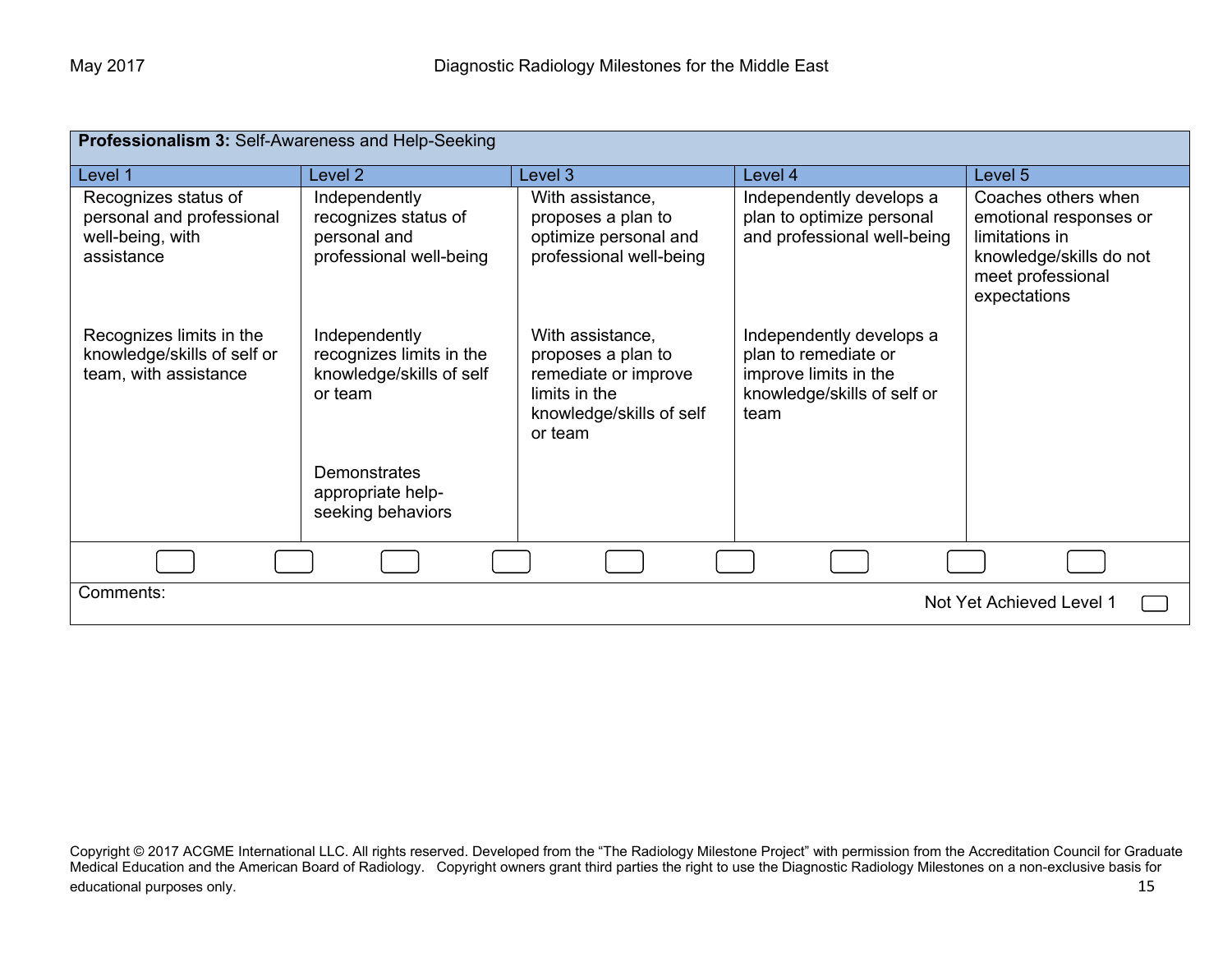| Interpersonal and Communication Skills 1: Patient- and Family-Centered Communication                                                                                                       |                                                                                                                                                                                                                         |                                                                                                                                                                                                   |                                                                                                                                                                            |                                                                                                                                              |
|--------------------------------------------------------------------------------------------------------------------------------------------------------------------------------------------|-------------------------------------------------------------------------------------------------------------------------------------------------------------------------------------------------------------------------|---------------------------------------------------------------------------------------------------------------------------------------------------------------------------------------------------|----------------------------------------------------------------------------------------------------------------------------------------------------------------------------|----------------------------------------------------------------------------------------------------------------------------------------------|
| Level 1                                                                                                                                                                                    | Level <sub>2</sub>                                                                                                                                                                                                      | Level 3                                                                                                                                                                                           | Level 4                                                                                                                                                                    | Level <sub>5</sub>                                                                                                                           |
| Uses language and non-<br>verbal behavior to<br>demonstrate respect and<br>establish rapport                                                                                               | Establishes a therapeutic<br>relationship in<br>straightforward<br>encounters using active<br>listening and clear<br>language                                                                                           | Establishes a therapeutic<br>relationship<br>in challenging patient<br>encounters                                                                                                                 | Easily establishes<br>therapeutic relationships,<br>with attention to<br>patient/family concerns<br>and context, regardless of<br>complexity                               | Mentors others in situational<br>awareness and critical self-<br>reflection to consistently<br>develop positive therapeutic<br>relationships |
| Identifies common barriers to<br>effective communication<br>(e.g., language, disability)<br>while accurately<br>communicating own role<br>within the health care system                    | Identifies complex barriers<br>to effective<br>communication (e.g.,<br>health literacy, cultural)                                                                                                                       | When prompted, reflects<br>on personal biases while<br>attempting to minimize<br>communication barriers                                                                                           | Independently recognizes<br>personal biases while<br>attempting to proactively<br>minimize communication<br>barriers                                                       | Role models self-<br>awareness practice while<br>identifying teaching a<br>contextual approach to<br>minimize communication<br>barriers      |
| Identifies the need to adjust<br>communication strategies<br>based on assessment of<br>patient/family expectations<br>and understanding of their<br>health status and treatment<br>options | Organizes and initiates<br>communication with<br>patients/families by<br>introducing stakeholders,<br>setting the agenda,<br>clarifying expectations,<br>and verifying an<br>understanding of the<br>clinical situation | With guidance, sensitively<br>and compassionately<br>delivers medical<br>information; elicits<br>patient/family values, goals<br>and preferences; and<br>acknowledges uncertainty<br>and conflict | Independently uses<br>shared decision making to<br>align patient/family<br>values, goals, and<br>preferences with<br>treatment options to make<br>a personalized care plan | Role models shared<br>decision making in<br>patient/family<br>communication in situations<br>with a high degree of<br>uncertainty/conflict   |
|                                                                                                                                                                                            |                                                                                                                                                                                                                         |                                                                                                                                                                                                   |                                                                                                                                                                            |                                                                                                                                              |
| Comments:<br>Not Yet Achieved Level 1                                                                                                                                                      |                                                                                                                                                                                                                         |                                                                                                                                                                                                   |                                                                                                                                                                            |                                                                                                                                              |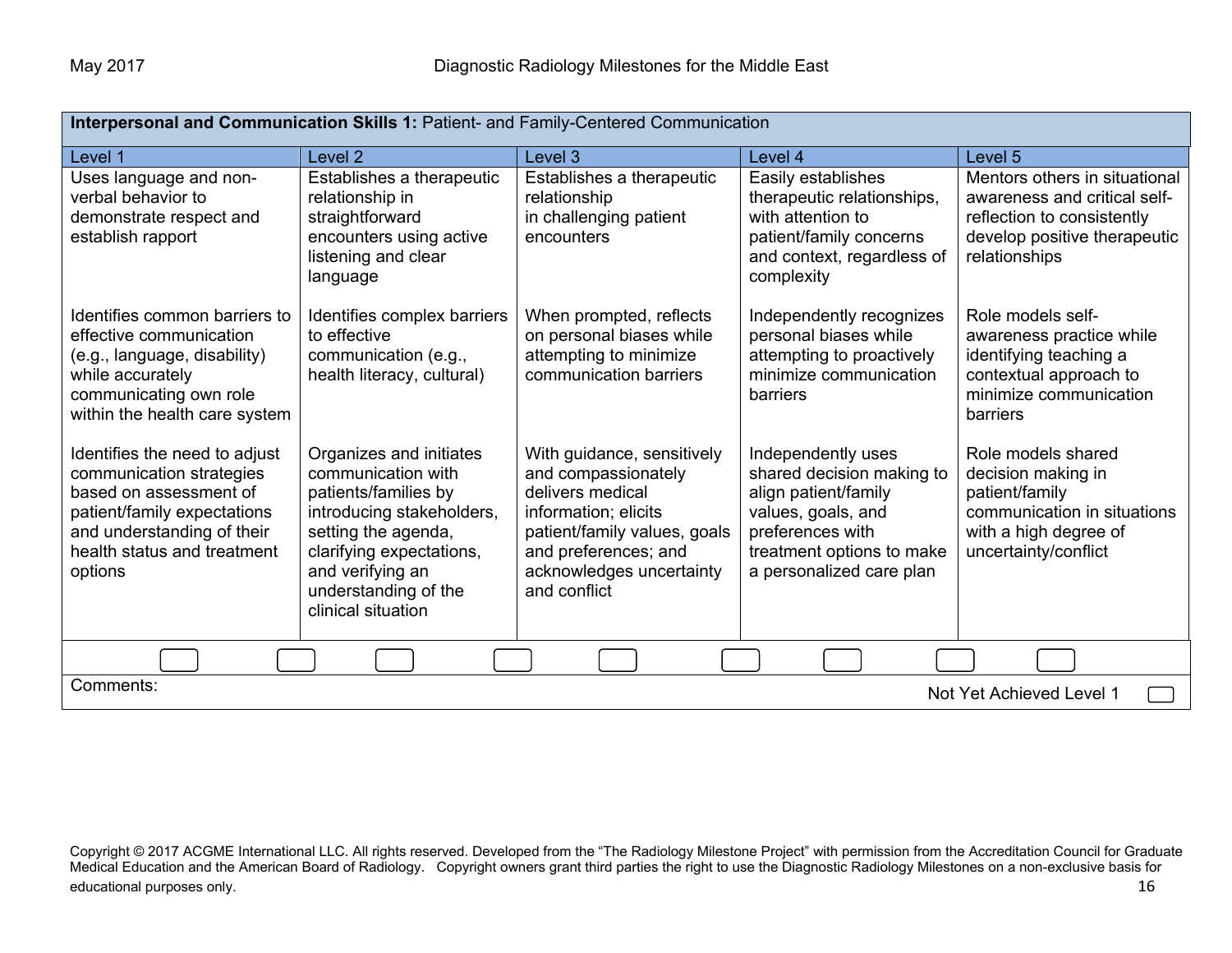| Interpersonal and Communication Skills 2: Interprofessional and Team Communication |                                                                                 |                                                                            |                                                                                                                 |                                                                                                                                                 |
|------------------------------------------------------------------------------------|---------------------------------------------------------------------------------|----------------------------------------------------------------------------|-----------------------------------------------------------------------------------------------------------------|-------------------------------------------------------------------------------------------------------------------------------------------------|
| Level 1                                                                            | Level 2                                                                         | Level 3                                                                    | Level 4                                                                                                         | Level 5                                                                                                                                         |
| Respectfully requests a<br>consultation                                            | Clearly and concisely<br>requests a consultation                                | Checks own<br>understanding of<br>consultant<br>recommendations            | Coordinates<br>recommendations from<br>different members of the<br>health care team to<br>optimize patient care | Role models flexible<br>communication strategies<br>that value input from all<br>health care team<br>members, resolving<br>conflict when needed |
| Respectfully receives a<br>consultation request                                    | Clearly and concisely<br>responds to a consultation<br>request                  | Checks understanding of<br>recommendations when<br>providing consultation  | Communicates feedback<br>and constructive criticism to<br>superiors                                             | Facilitates regular health<br>care team-based feedback<br>in complex situations                                                                 |
| Uses language that<br>values all members of<br>the health care team                | Communicates<br>information effectively<br>with all health care team<br>members | Uses active listening to<br>adapt communication<br>style to fit team needs |                                                                                                                 |                                                                                                                                                 |
|                                                                                    | Solicits feedback on<br>performance as a member<br>of the health care team      | Communicates concerns<br>and provides feedback to<br>peers and learners    |                                                                                                                 |                                                                                                                                                 |
|                                                                                    |                                                                                 |                                                                            |                                                                                                                 |                                                                                                                                                 |
| Comments:<br>Not Yet Achieved Level 1                                              |                                                                                 |                                                                            |                                                                                                                 |                                                                                                                                                 |